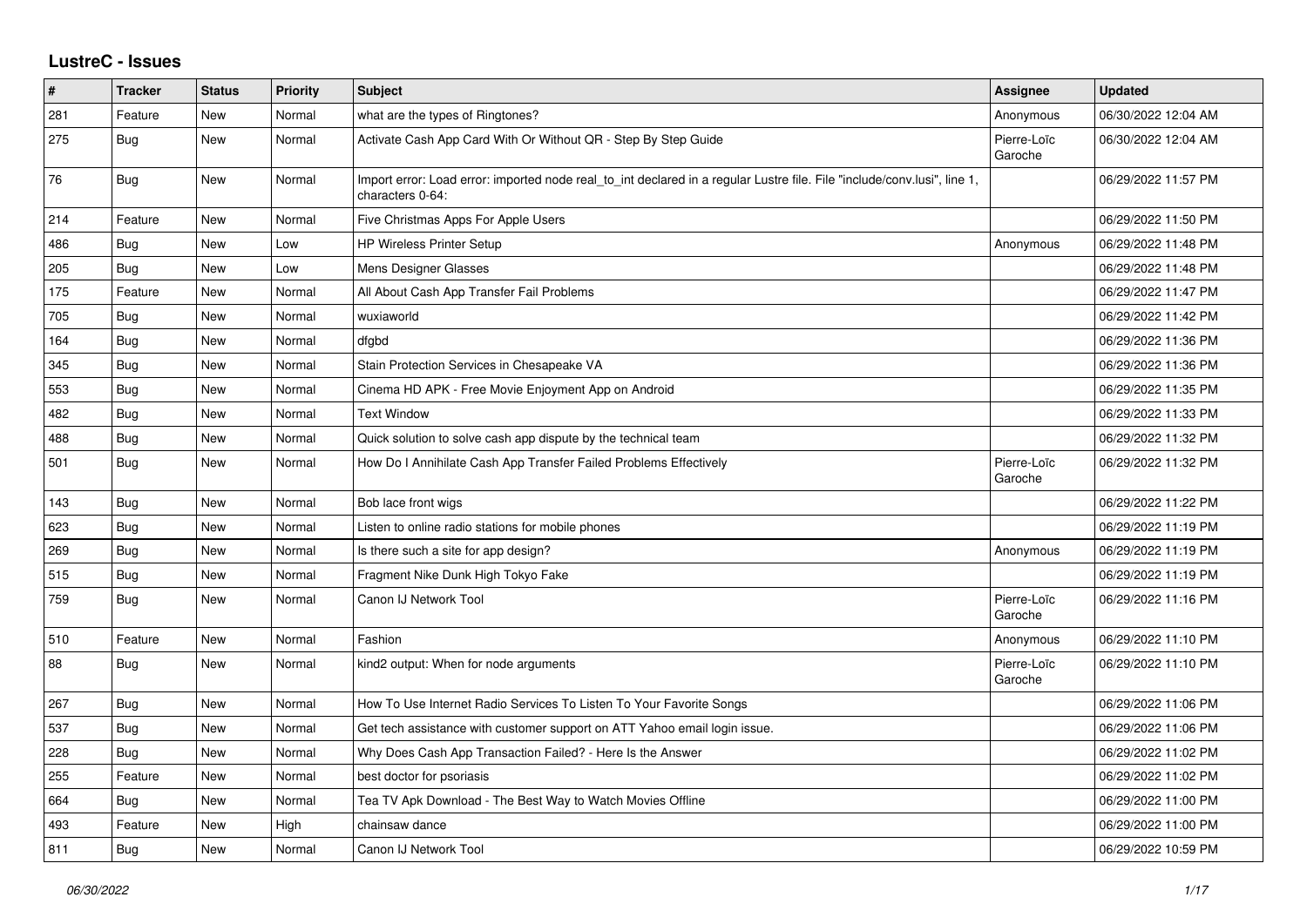| $\vert$ # | <b>Tracker</b> | <b>Status</b> | <b>Priority</b> | Subject                                                                                | <b>Assignee</b>        | <b>Updated</b>      |
|-----------|----------------|---------------|-----------------|----------------------------------------------------------------------------------------|------------------------|---------------------|
| 766       | <b>Bug</b>     | New           | Normal          | Pobreflix Mod APK Review                                                               |                        | 06/29/2022 10:55 PM |
| 209       | Bug            | New           | Normal          | Neglect to access old Cash App account considering message notice issue? Contact help. |                        | 06/29/2022 10:55 PM |
| 136       | Bug            | New           | Normal          | snappow                                                                                |                        | 06/29/2022 10:52 PM |
| 498       | <b>Bug</b>     | New           | Normal          | Téléchargeur SoundCloud : SoundCloud en Mp3                                            | Christophe<br>Garion   | 06/29/2022 10:51 PM |
| 189       | Bug            | New           | Normal          | <b>College Biology Writing Services</b>                                                |                        | 06/29/2022 10:51 PM |
| 218       | <b>Bug</b>     | New           | Normal          | Popular Educational trends                                                             |                        | 06/29/2022 10:45 PM |
| 687       | Bug            | New           | Normal          | How to use twitch.tv/activate?                                                         |                        | 06/29/2022 10:39 PM |
| 506       | <b>Bug</b>     | New           | Normal          | www.trendmicro.com/activate                                                            |                        | 06/29/2022 10:38 PM |
| 480       | <b>Bug</b>     | New           | Normal          | Nur Online Shop                                                                        |                        | 06/29/2022 10:28 PM |
| 719       | Bug            | New           | Normal          | How Do I Send \$5000 Through Cash App Account With Ease?                               |                        | 06/29/2022 10:15 PM |
| 504       | <b>Bug</b>     | New           | Normal          | A beginner should always look for online Java assignment help!                         |                        | 06/29/2022 10:14 PM |
| 622       | Bug            | New           | Normal          | CheapestMedsShop   100% Safe Medicines Online in UK & AUS.                             |                        | 06/29/2022 10:10 PM |
| 487       | <b>Bug</b>     | New           | Normal          | Cheap Fake Dunks                                                                       |                        | 06/29/2022 10:10 PM |
| 190       | Bug            | New           | Normal          | All About Cash App Transfer Fail Problems                                              |                        | 06/29/2022 10:03 PM |
| 549       | <b>Bug</b>     | New           | Normal          | Radio Luisteren                                                                        |                        | 06/29/2022 10:01 PM |
| 244       | <b>Bug</b>     | New           | Normal          | Quels sont les avantages des stations de radio en ligne.                               |                        | 06/29/2022 09:56 PM |
| 75        | Bug            | New           | Normal          | exception File "checks/algebraicLoop.ml", line 368, characters 16-22: Assertion failed |                        | 06/29/2022 09:56 PM |
| 503       | <b>Bug</b>     | New           | Normal          | Youtube Premium Apk free download for Android                                          |                        | 06/29/2022 09:54 PM |
| 478       | Feature        | New           | Normal          | Is it safe to install third-party WhatsApp GB?                                         |                        | 06/29/2022 09:53 PM |
| 555       | Bug            | New           | Normal          | web design development in hyderabad                                                    |                        | 06/29/2022 09:50 PM |
| 150       | <b>Bug</b>     | New           | Normal          | dfgh                                                                                   |                        | 06/29/2022 09:47 PM |
| 505       | <b>Bug</b>     | New           | Normal          | www.trendmicro.com/activate                                                            |                        | 06/29/2022 09:42 PM |
| 237       | Feature        | New           | Normal          | HP Printer Assistant Software   Download & Install HP Assistant                        |                        | 06/29/2022 09:37 PM |
| 522       | Feature        | New           | Normal          | Can You Check App Limits, If Cash app won't let me send money?                         |                        | 06/29/2022 09:36 PM |
| 507       | Bug            | New           | Normal          | central.bitdefender.com                                                                |                        | 06/29/2022 09:35 PM |
| 230       | <b>Bug</b>     | New           | Normal          | Add Money To Cash App Card - Auto Cash Apps                                            |                        | 06/29/2022 09:34 PM |
| 141       | Feature        | New           | Normal          | Something about jerry curly                                                            |                        | 06/29/2022 09:32 PM |
| 789       | Bug            | New           | Normal          | Full version                                                                           |                        | 06/29/2022 09:29 PM |
| 120       | <b>Bug</b>     | New           | Normal          | ghfjtkx                                                                                | Pierre-Loïc<br>Garoche | 06/29/2022 09:26 PM |
| 180       | Feature        | New           | Normal          | homoeobazaar                                                                           |                        | 06/29/2022 09:22 PM |
| 604       | <b>Bug</b>     | New           | Normal          | Idle Game Online                                                                       |                        | 06/29/2022 09:21 PM |
| 473       | <b>Bug</b>     | New           | Normal          | Floor Stripping Arlington MA                                                           |                        | 06/29/2022 09:20 PM |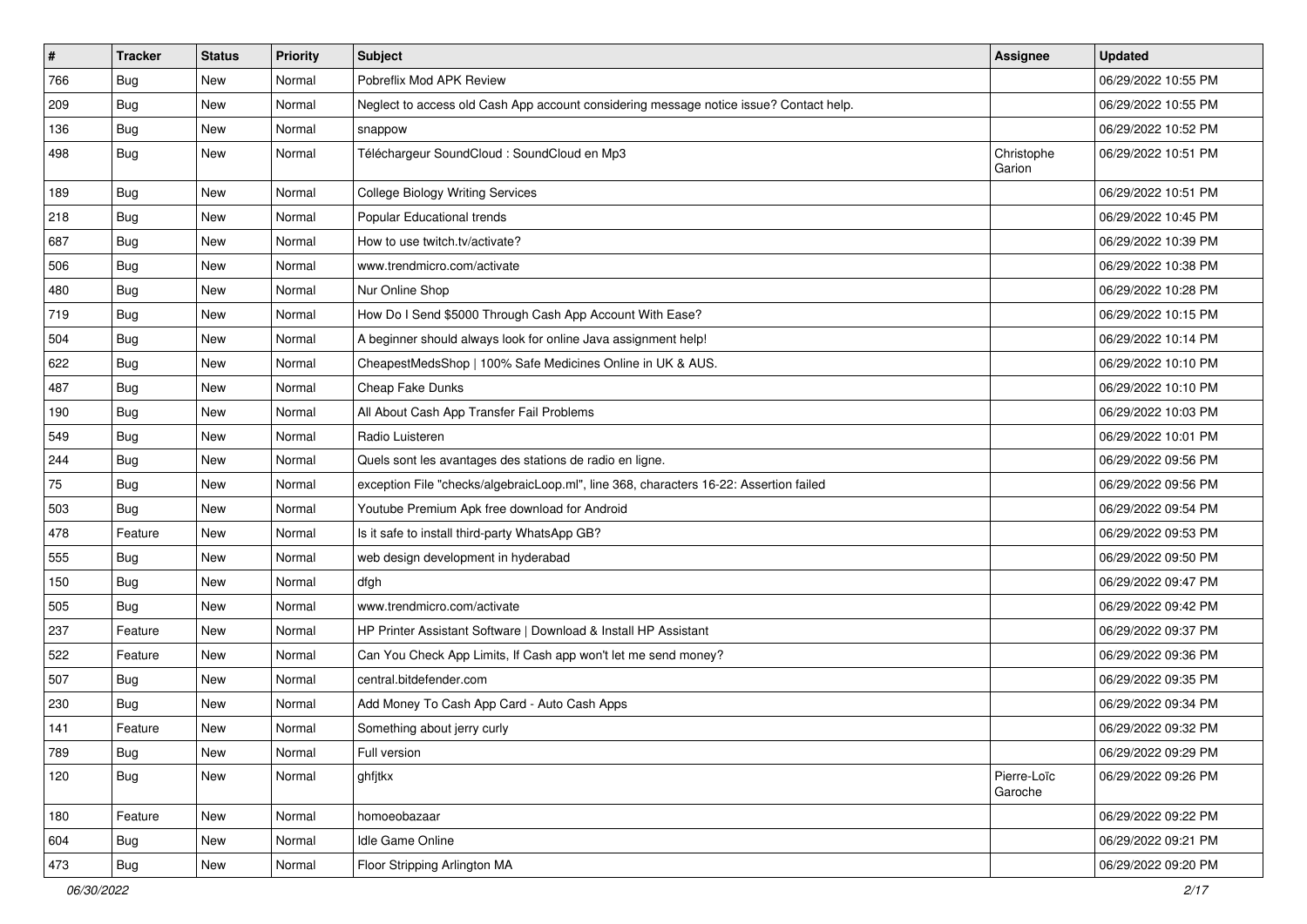| $\vert$ # | <b>Tracker</b> | <b>Status</b> | <b>Priority</b> | Subject                                                                              | <b>Assignee</b>        | <b>Updated</b>      |
|-----------|----------------|---------------|-----------------|--------------------------------------------------------------------------------------|------------------------|---------------------|
| 257       | <b>Bug</b>     | New           | Normal          | Best latte machines                                                                  |                        | 06/29/2022 09:17 PM |
| 525       | <b>Bug</b>     | New           | Normal          | If you don't have a QR code: How to activate cash app card in app                    |                        | 06/29/2022 09:16 PM |
| 490       | Bug            | New           | Normal          | Unlock cash app account by getting quick solutions from the technical executives     |                        | 06/29/2022 09:14 PM |
| 788       | <b>Bug</b>     | New           | Normal          | Intro Maker Mod APK                                                                  |                        | 06/29/2022 09:13 PM |
| 263       | Feature        | New           | Normal          | Wrecked Car Is Nothing But A Worthless                                               | Pierre-Loïc<br>Garoche | 06/29/2022 09:09 PM |
| 470       | Bug            | New           | Normal          | Commercial Floor Cleaning Westchester MA                                             |                        | 06/29/2022 09:07 PM |
| 735       | Bug            | New           | Normal          | A quick fix of how to get money back from cash app stocks                            |                        | 06/29/2022 09:07 PM |
| 575       | Feature        | New           | Low             | cheap jordan replicas for sale                                                       | Pierre-Loïc<br>Garoche | 06/29/2022 09:07 PM |
| 699       | <b>Bug</b>     | New           | Normal          | Would you be able to utilize Cash App Twitch?                                        |                        | 06/29/2022 09:07 PM |
| 278       | <b>Bug</b>     | New           | Normal          | Cash App Help & Solutions - Here You Will Get Better Assistance                      |                        | 06/29/2022 09:06 PM |
| 461       | <b>Bug</b>     | <b>New</b>    | Normal          | Germs Removal Medford MA                                                             |                        | 06/29/2022 09:06 PM |
| 197       | <b>Bug</b>     | New           | Normal          | SBL JABORANDI PLUS HAIR OIL - COMPLETE SCALP CARE (100ML)                            |                        | 06/29/2022 09:04 PM |
| 489       | <b>Bug</b>     | New           | Normal          | Get cash app refund instantly if sent to the wrong person                            |                        | 06/29/2022 09:03 PM |
| 567       | <b>Bug</b>     | New           | Normal          | Singapore assignment help                                                            |                        | 06/29/2022 09:03 PM |
| 219       | <b>Bug</b>     | New           | Normal          | Free Ringtones for Cell Phones.                                                      |                        | 06/29/2022 08:59 PM |
| 520       | Bug            | New           | Normal          | What Is The Major Role Of Cash.app/Help and Support Page?                            |                        | 06/29/2022 08:57 PM |
| 764       | <b>Bug</b>     | New           | Normal          | What is available to see what I can watch HBO Max?                                   |                        | 06/29/2022 08:50 PM |
| 495       | Bug            | New           | Normal          | Twitch Clip Downloader Download Twitch Clips Online 2021                             |                        | 06/29/2022 08:49 PM |
| 696       | Bug            | New           | Normal          | How to Install the TuMangaOnline App                                                 |                        | 06/29/2022 08:48 PM |
| 603       | <b>Bug</b>     | New           | Normal          | Premiere gratuito da lista de IPTV                                                   |                        | 06/29/2022 08:40 PM |
| 523       | <b>Bug</b>     | New           | Normal          | What Is The Right Google Account Recovery Aid To Regain Account Access?              | Pierre-Loïc<br>Garoche | 06/29/2022 08:37 PM |
| 466       | Bug            | New           | Normal          | Floor Stripping Westchester MA                                                       |                        | 06/29/2022 08:36 PM |
| 333       | <b>Bug</b>     | <b>New</b>    | Normal          | Mold Removal Services in Norfolk VA                                                  |                        | 06/29/2022 08:31 PM |
| 380       | <b>Bug</b>     | New           | Normal          | Moving Services in McLean VA                                                         |                        | 06/29/2022 08:29 PM |
| 258       | <b>Bug</b>     | New           | Normal          | Fake Nike Dunk High AMBUSH Deep Royal                                                |                        | 06/29/2022 08:21 PM |
| 662       | Bug            | New           | Normal          | Oreo TV Download - The Easiest Way to Watch Live TV                                  |                        | 06/29/2022 08:19 PM |
| 581       | Bug            | New           | Normal          | E-Learning Course Help                                                               |                        | 06/29/2022 08:19 PM |
| 597       | <b>Bug</b>     | New           | Normal          | Universo s / f Download                                                              |                        | 06/29/2022 08:19 PM |
| 492       | <b>Bug</b>     | New           | Normal          | HD Streamz MOD APK v3.5.5 (Keine Werbung)                                            |                        | 06/29/2022 08:18 PM |
| 500       | <b>Bug</b>     | New           | Normal          | Simply contact the technical team, to find the solution to cash app refund problems. | Pierre-Loïc<br>Garoche | 06/29/2022 08:08 PM |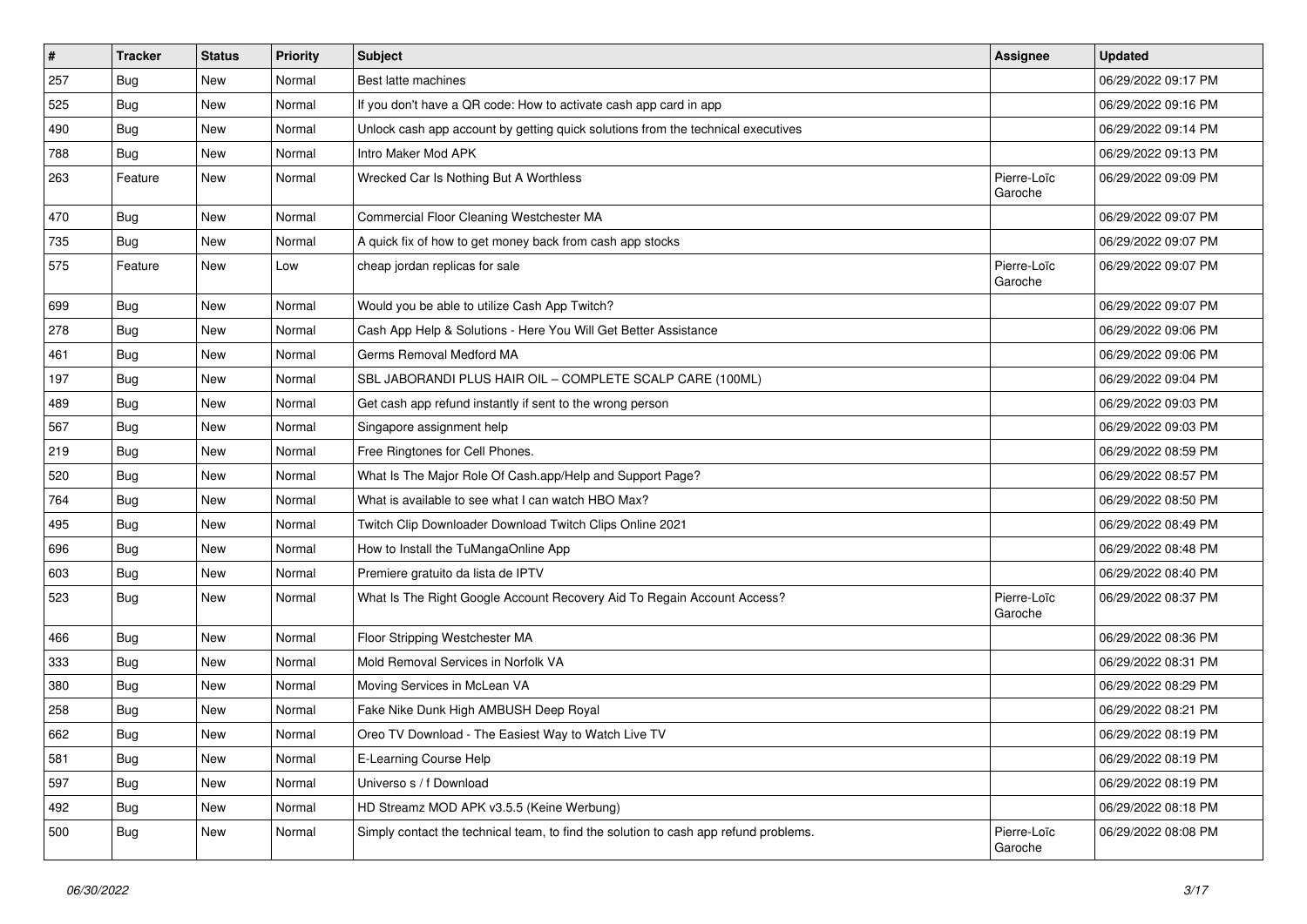| $\vert$ # | <b>Tracker</b> | <b>Status</b> | Priority | <b>Subject</b>                                                               | Assignee               | <b>Updated</b>      |
|-----------|----------------|---------------|----------|------------------------------------------------------------------------------|------------------------|---------------------|
| 146       | Bug            | New           | Normal   | bayabais                                                                     |                        | 06/29/2022 08:05 PM |
| 188       | <b>Bug</b>     | <b>New</b>    | Normal   | Why are university students buying assignments online?                       | Pierre-Loïc<br>Garoche | 06/29/2022 07:57 PM |
| 642       | <b>Bug</b>     | <b>New</b>    | Normal   | thong tin thoi tiet ngay hom nay                                             |                        | 06/29/2022 07:52 PM |
| 312       | <b>Bug</b>     | New           | Normal   | Stain Protection Services in Virginia Beach VA                               |                        | 06/29/2022 07:48 PM |
| 652       | Bug            | New           | Normal   | Sesame Health Benefits                                                       |                        | 06/29/2022 07:46 PM |
| 118       | Bug            | New           | Normal   | golf                                                                         | Anonymous              | 06/29/2022 07:36 PM |
| 799       | Bug            | <b>New</b>    | Normal   | Who Is an ETL Engineer                                                       |                        | 06/29/2022 07:36 PM |
| 181       | <b>Bug</b>     | New           | Normal   | <b>Healthcare Custom Writing Services</b>                                    |                        | 06/29/2022 07:35 PM |
| 248       | <b>Bug</b>     | New           | Normal   | Mobile ringtones and attractiveness ringtones                                |                        | 06/29/2022 07:31 PM |
| 712       | Bug            | New           | Normal   | <b>Tips and Tricks</b>                                                       |                        | 06/29/2022 07:26 PM |
| 1131      | <b>Bug</b>     | New           | Normal   | Calculatrice Forex pour calculer les paramètres de la copie des transactions |                        | 06/29/2022 07:24 PM |
| 142       | Feature        | New           | Normal   | About ashimary hair                                                          |                        | 06/29/2022 07:17 PM |
| 616       | <b>Bug</b>     | New           | Normal   | Buy Anavar Tablets   Anavar For Sale in USA, UK & Australia                  |                        | 06/29/2022 07:00 PM |
| 115       | <b>Bug</b>     | New           | Normal   | NFL LIVE STREAM                                                              |                        | 06/29/2022 07:00 PM |
| 922       | <b>Bug</b>     | <b>New</b>    | Normal   | Why Is The Need For Assignment Writing Services?                             |                        | 06/29/2022 06:48 PM |
| 658       | <b>Bug</b>     | New           | Normal   | Watermelon Nutrition Facts And Health Benefits                               |                        | 06/29/2022 06:46 PM |
| 151       | Feature        | <b>New</b>    | Normal   | Law Essay Writing Service - Assignments Planet                               |                        | 06/29/2022 06:45 PM |
| 578       | Feature        | New           | High     | Derrick Gore                                                                 | Pierre-Loïc<br>Garoche | 06/29/2022 06:45 PM |
| 282       | <b>Bug</b>     | New           | Normal   | Activate Cash App Card: Learn Simple Steps & Fix Errors                      |                        | 06/29/2022 06:36 PM |
| 678       | <b>Bug</b>     | <b>New</b>    | Normal   | How to be a winner in buidnow gg                                             |                        | 06/29/2022 06:31 PM |
| 551       | Bug            | New           | Normal   | Why Do Students Need Online Best Dissertation Writing Services?              |                        | 06/29/2022 06:30 PM |
| 701       | <b>Bug</b>     | New           | Normal   | Why Law Essay Helper UK is Necessary?                                        |                        | 06/29/2022 06:29 PM |
| 253       | <b>Bug</b>     | New           | Normal   | Florence Lawrence                                                            |                        | 06/29/2022 06:22 PM |
| 119       | <b>Bug</b>     | New           | Normal   | klhjigyu                                                                     |                        | 06/29/2022 06:19 PM |
| 767       | <b>Bug</b>     | New           | Normal   | apkmod                                                                       |                        | 06/29/2022 06:15 PM |
| 183       | <b>Bug</b>     | New           | Normal   | Nursing Assignment Help Online                                               |                        | 06/29/2022 05:59 PM |
| 475       | Bug            | New           | Normal   | Floor Cleaning Arlington MA                                                  |                        | 06/29/2022 05:53 PM |
| 292       | <b>Bug</b>     | New           | Normal   | Venmo to Cash App Transfer Of Money- Explore Here                            |                        | 06/29/2022 05:52 PM |
| 573       | Bug            | New           | Normal   | Experimente lo mejor en la aplicación Apk de juegos gratis                   |                        | 06/29/2022 05:48 PM |
| 92        | Bug            | New           | High     | expression should have been normalized in EMF backend                        | Pierre-Loïc<br>Garoche | 06/29/2022 05:44 PM |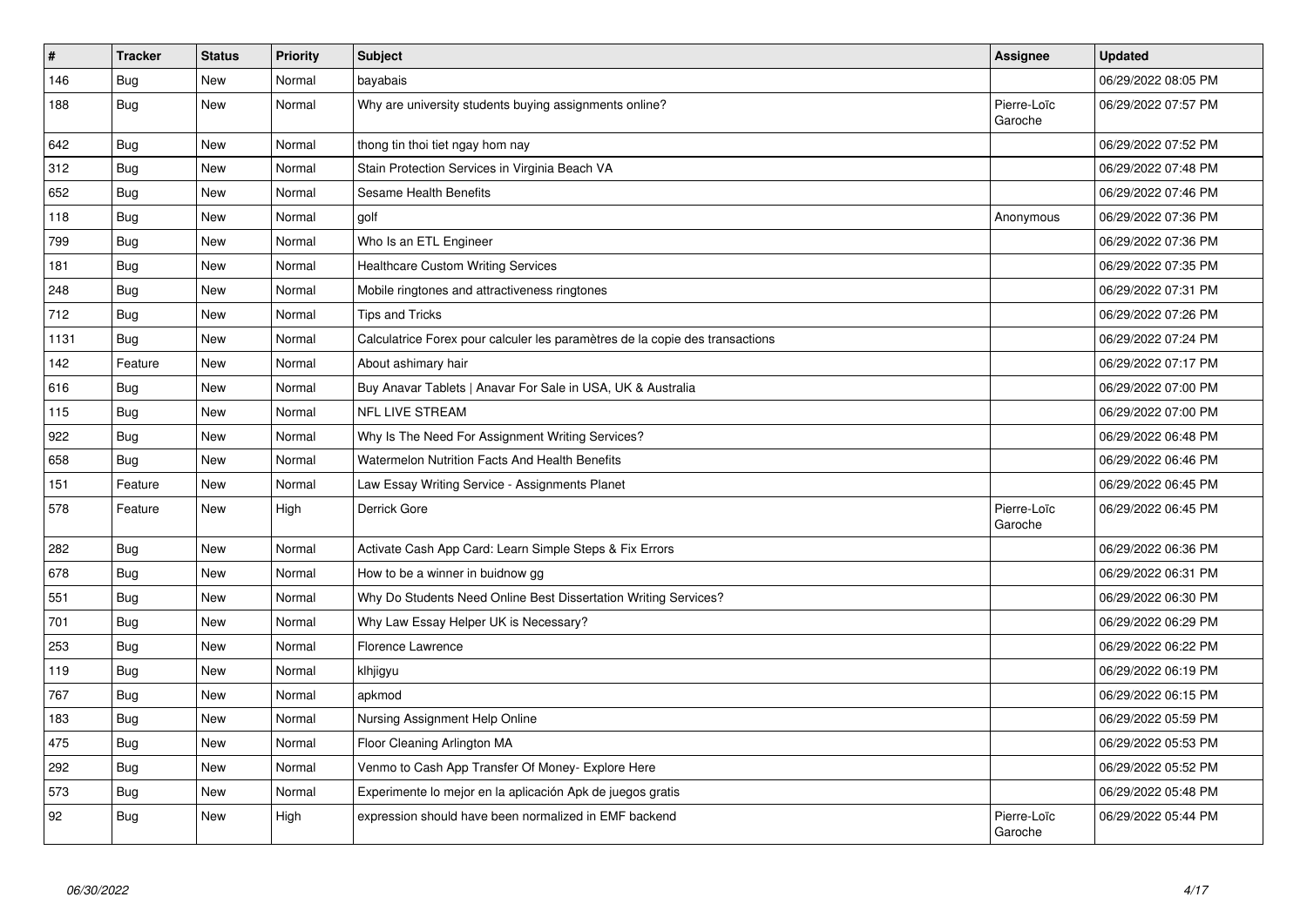| $\vert$ # | <b>Tracker</b> | <b>Status</b> | <b>Priority</b> | <b>Subject</b>                                                                                                                                                                                                                                                        | Assignee               | <b>Updated</b>      |
|-----------|----------------|---------------|-----------------|-----------------------------------------------------------------------------------------------------------------------------------------------------------------------------------------------------------------------------------------------------------------------|------------------------|---------------------|
| 153       | Bug            | New           | Normal          | urgent loan online                                                                                                                                                                                                                                                    | Christophe<br>Garion   | 06/29/2022 05:43 PM |
| 132       | <b>Bug</b>     | New           | Normal          | concrete-everything                                                                                                                                                                                                                                                   |                        | 06/29/2022 05:41 PM |
| 771       | Bug            | New           | Normal          | united airlines baggage policy                                                                                                                                                                                                                                        |                        | 06/29/2022 05:39 PM |
| 1069      | <b>Bug</b>     | New           | Normal          | how to get cash app support phone number 24*7 available                                                                                                                                                                                                               |                        | 06/29/2022 05:37 PM |
| 264       | <b>Bug</b>     | New           | Normal          | We Buy Your Unwanted Car                                                                                                                                                                                                                                              | Corentin<br>Lauverjat  | 06/29/2022 05:36 PM |
| 624       | <b>Bug</b>     | New           | Normal          | Use go with the Driving Directions for your go                                                                                                                                                                                                                        |                        | 06/29/2022 05:22 PM |
| 516       | <b>Bug</b>     | New           | Normal          | Does Cash App Help To Get Cash App Refund Without Any Interruption?                                                                                                                                                                                                   |                        | 06/29/2022 05:12 PM |
| 628       | Bug            | New           | Normal          | CV reviewing services!                                                                                                                                                                                                                                                |                        | 06/29/2022 05:09 PM |
| 657       | Bug            | New           | Normal          | Coconut Nutrition Facts And Health Benefits                                                                                                                                                                                                                           |                        | 06/29/2022 05:05 PM |
| 140       | <b>Bug</b>     | New           | Normal          | sugarbalanceusa                                                                                                                                                                                                                                                       |                        | 06/29/2022 04:56 PM |
| 491       | Feature        | New           | Normal          | Automatically download and paste Reddit wallpapers into Windows                                                                                                                                                                                                       |                        | 06/29/2022 04:55 PM |
| 499       | Feature        | New           | Normal          | Discover The Premium Features Of Spotify Mod Apk                                                                                                                                                                                                                      |                        | 06/29/2022 04:51 PM |
| 680       | Feature        | New           | Normal          | Word Jewels 2                                                                                                                                                                                                                                                         |                        | 06/29/2022 04:49 PM |
| 782       | <b>Bug</b>     | New           | Normal          | Comment faire une sonnerie téléphonique                                                                                                                                                                                                                               |                        | 06/29/2022 04:47 PM |
| 513       | Bug            | New           | Normal          | Unlock cash app account using the easy steps:                                                                                                                                                                                                                         | Anonymous              | 06/29/2022 04:45 PM |
| 803       | Feature        | New           | High            | Ketamine Online Store                                                                                                                                                                                                                                                 | Pierre-Loïc<br>Garoche | 06/29/2022 04:38 PM |
| 572       | Feature        | <b>New</b>    | Normal          | New features of WhatsApp Plus on Android phones                                                                                                                                                                                                                       | Pierre-Loïc<br>Garoche | 06/29/2022 04:10 PM |
| 481       | <b>Bug</b>     | <b>New</b>    | Normal          | Nur Online Shop                                                                                                                                                                                                                                                       |                        | 06/29/2022 03:52 PM |
| 168       | Bug            | New           | Normal          | UFC 256 Live Stream Online                                                                                                                                                                                                                                            |                        | 06/29/2022 03:42 PM |
| 772       | Bug            | New           | Normal          | united airlines baggage policy                                                                                                                                                                                                                                        |                        | 06/29/2022 03:40 PM |
| 289       | Bug            | New           | Normal          | Recover Yahoo Mail Forgotten Password - Explore Kanata Chinese                                                                                                                                                                                                        |                        | 06/29/2022 03:35 PM |
| 593       | Bug            | New           | Normal          | Eiffel Spark Ultimate C2 SN series is a fully synthetic range of advanced performance engine oils blended in high<br>performance fully synthetic (PAO - polyalphaolefin) basestocks fortified with advanced technology additive<br>system, specifically formulated to |                        | 06/29/2022 03:34 PM |
| 534       | <b>Bug</b>     | <b>New</b>    | Normal          | Know how to initiate cash app refund by contacting the technical team                                                                                                                                                                                                 | Pierre-Loïc<br>Garoche | 06/29/2022 03:23 PM |
| 497       | <b>Bug</b>     | <b>New</b>    | Normal          | Fake Nike Dunk Low Off-White Lot 50                                                                                                                                                                                                                                   |                        | 06/29/2022 03:23 PM |
| 717       | Bug            | <b>New</b>    | Normal          | Disney Plus Apk - Watch Movies and TV Shows on Your Device                                                                                                                                                                                                            |                        | 06/29/2022 03:10 PM |
| 592       | <b>Bug</b>     | New           | Normal          | Deezer Premium APK - Baixe músicas de qualquer lugar do mundo de graça                                                                                                                                                                                                |                        | 06/29/2022 03:10 PM |
| 694       | Bug            | <b>New</b>    | Normal          | How to Get Guidance On How To Cash App Withdrawal Limit?                                                                                                                                                                                                              | Christophe<br>Garion   | 06/29/2022 03:09 PM |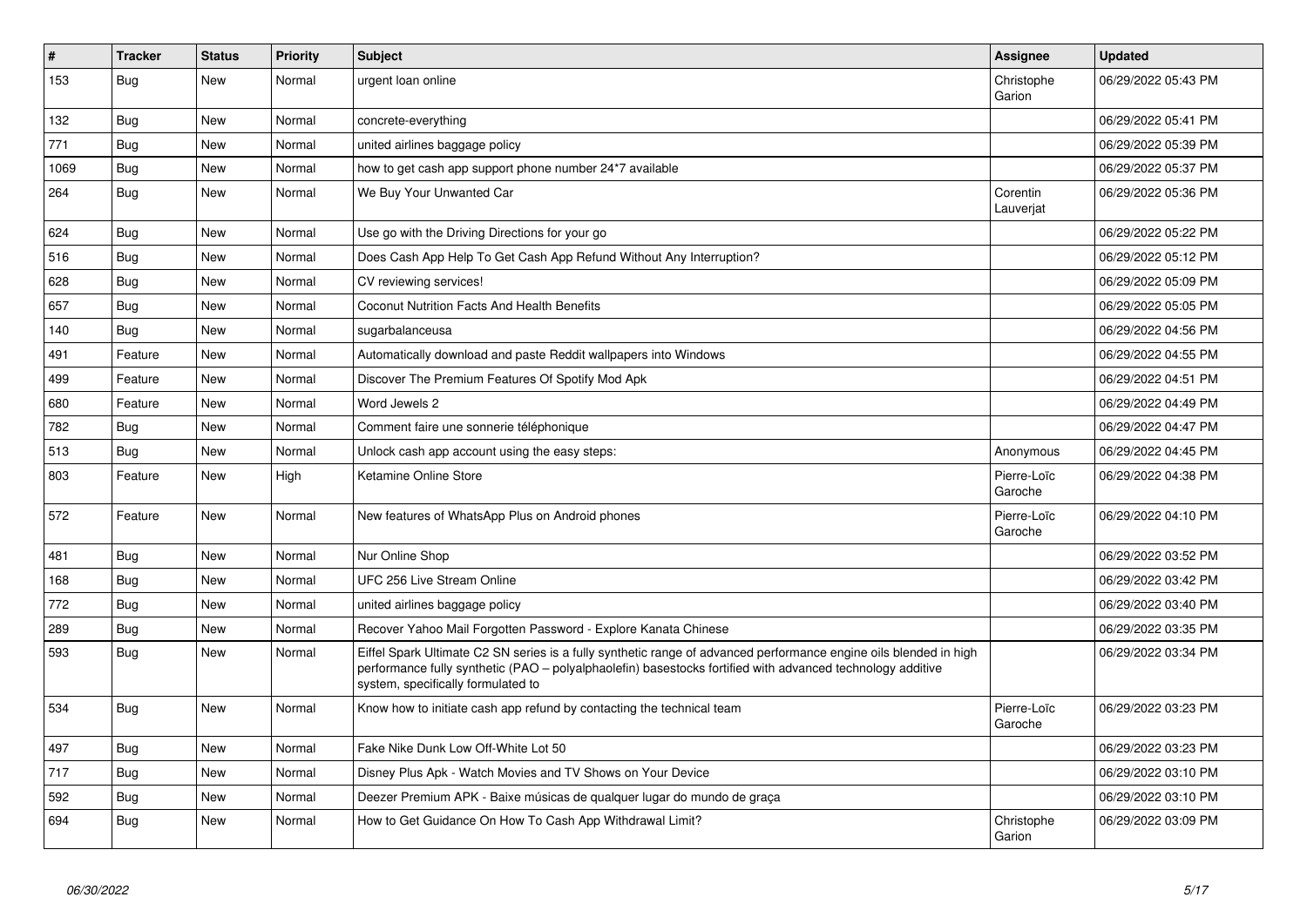| $\sharp$ | <b>Tracker</b> | <b>Status</b> | <b>Priority</b> | Subject                                                                                  | <b>Assignee</b>        | <b>Updated</b>      |
|----------|----------------|---------------|-----------------|------------------------------------------------------------------------------------------|------------------------|---------------------|
| 582      | <b>Bug</b>     | New           | Normal          | Cash App Won't Let Me Send Money If There Is A Low Balance Available                     | Pierre-Loïc<br>Garoche | 06/29/2022 03:01 PM |
| 279      | <b>Bug</b>     | New           | High            | What is an essential feature of an internal communications app?                          |                        | 06/29/2022 02:57 PM |
| 901      | Feature        | New           | Normal          | good game ever                                                                           |                        | 06/29/2022 02:55 PM |
| 321      | Bug            | New           | Normal          | Tile & Grout Cleaning Services in Virginia Beach VA                                      |                        | 06/29/2022 02:55 PM |
| 336      | <b>Bug</b>     | New           | Normal          | Tile & Grout Cleaning Services in Norfolk VA                                             |                        | 06/29/2022 02:50 PM |
| 246      | <b>Bug</b>     | New           | Normal          | The Beast App                                                                            |                        | 06/29/2022 02:43 PM |
| 521      | Feature        | New           | Normal          | Check out the Cash app Card balance for an overdraft.                                    | Pierre-Loïc<br>Garoche | 06/29/2022 02:34 PM |
| 502      | Bug            | New           | Normal          | Les instructions pour définir des sonneries pour iPhone sont simples et faciles à suivre |                        | 06/29/2022 02:27 PM |
| 561      | <b>Bug</b>     | New           | Normal          | Enjoy the Full YouTube Premium Experience With YouTube Premium Membership                |                        | 06/29/2022 02:18 PM |
| 126      | Feature        | New           | Normal          | Stussy Air Force 1 replica                                                               |                        | 06/29/2022 02:04 PM |
| 601      | Bug            | <b>New</b>    | Normal          | Best Essay Writing Service UK                                                            | Pierre-Loïc<br>Garoche | 06/29/2022 01:57 PM |
| 145      | Bug            | New           | Normal          | abdulbaissagar                                                                           |                        | 06/29/2022 01:56 PM |
| 155      | <b>Bug</b>     | New           | Normal          | Cant access my cash app account                                                          | Pierre-Loïc<br>Garoche | 06/29/2022 01:55 PM |
| 496      | Bug            | <b>New</b>    | Normal          | What is Live NetTV?                                                                      |                        | 06/29/2022 01:52 PM |
| 211      | Bug            | New           | Normal          | Problem in Cash App rebate? Call Cash App customer service number for help.              |                        | 06/29/2022 01:49 PM |
| 599      | <b>Bug</b>     | New           | Normal          | Do you know how to delete cash app account from your computer?                           |                        | 06/29/2022 01:49 PM |
| 783      | Bug            | <b>New</b>    | Normal          | How Do I Determine The Reasons And Solutions To Fix Cash App Transfer Failed?            |                        | 06/29/2022 01:42 PM |
| 718      | <b>Bug</b>     | New           | High            | Solve Complex Accounting Assignments                                                     | Hamza<br>Bourbouh      | 06/29/2022 01:20 PM |
| 536      | Bug            | New           | Normal          | How to check the balance on the cash app card                                            | Hamza<br>Bourbouh      | 06/29/2022 01:17 PM |
| 74       | Bug            | <b>New</b>    | Normal          | const is not supported inside contract                                                   | Pierre-Loïc<br>Garoche | 06/29/2022 01:17 PM |
| 559      | <b>Bug</b>     | <b>New</b>    | High            | What Are Permission For Applications like Facebook Sending MMS?                          |                        | 06/29/2022 01:15 PM |
| 557      | Feature        | New           | Normal          | <b>Business Law Assignment Help</b>                                                      |                        | 06/29/2022 01:12 PM |
| 519      | <b>Bug</b>     | New           | Normal          | Are you finding online UK Assignment writers?                                            |                        | 06/29/2022 01:01 PM |
| 820      | <b>Bug</b>     | New           | Normal          | Metal Slug Apk para Android                                                              |                        | 06/29/2022 12:55 PM |
| 1077     | <b>Bug</b>     | New           | Normal          | Les excellentes façons d'utiliser ces images                                             |                        | 06/29/2022 12:54 PM |
| 285      | Bug            | New           | Normal          | Have you ever written an essay?                                                          |                        | 06/29/2022 12:45 PM |
| 157      | <b>Bug</b>     | New           | Normal          | Forget cash app pin                                                                      |                        | 06/29/2022 12:43 PM |
| 774      | <b>Bug</b>     | New           | Normal          | Follow proper initiatives                                                                |                        | 06/29/2022 12:34 PM |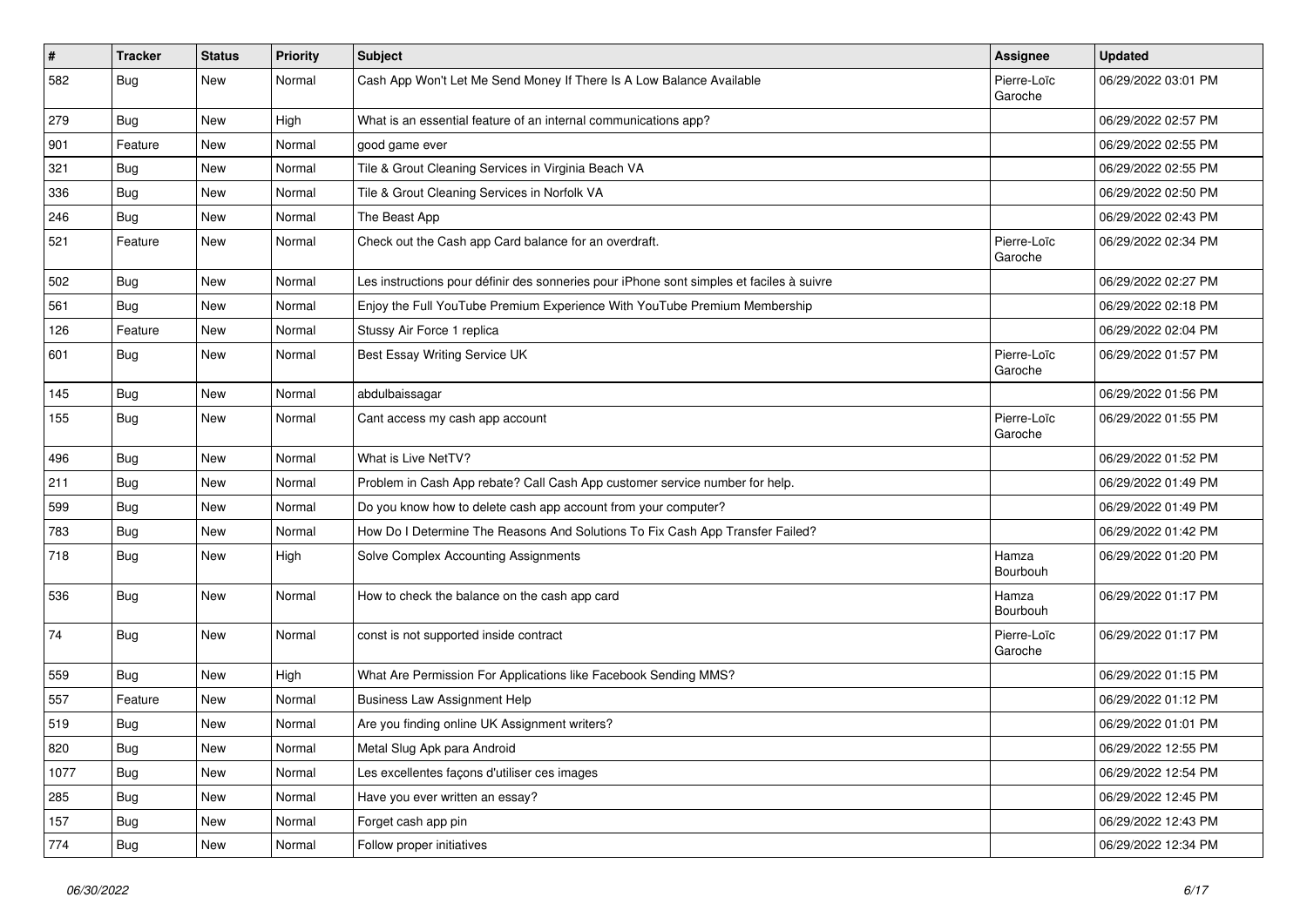| $\vert$ # | <b>Tracker</b> | <b>Status</b> | <b>Priority</b> | Subject                                                                   | <b>Assignee</b>        | <b>Updated</b>      |
|-----------|----------------|---------------|-----------------|---------------------------------------------------------------------------|------------------------|---------------------|
| 527       | Feature        | New           | Normal          | My Teachers                                                               |                        | 06/29/2022 12:33 PM |
| 243       | Feature        | New           | Normal          | Reconstruir la pandilla de la mafia en Gangstar Vegas MOD APK             |                        | 06/29/2022 12:33 PM |
| 512       | Bug            | New           | Normal          | The Importance Of Using Custom Writing Services                           |                        | 06/29/2022 12:33 PM |
| 234       | Bug            | New           | Normal          | My Personal Experience With the College Writing Services                  |                        | 06/29/2022 12:28 PM |
| 531       | Bug            | New           | Normal          | Cheap Assignment Writing Service UK                                       | Anonymous              | 06/29/2022 12:18 PM |
| 612       | <b>Bug</b>     | New           | Normal          | Luxury Slingshot Rental                                                   |                        | 06/29/2022 12:15 PM |
| 161       | Bug            | New           | Normal          | dfdrtyuio                                                                 |                        | 06/29/2022 12:00 PM |
| 677       | <b>Bug</b>     | New           | Normal          | Logo Design Services Near Me                                              |                        | 06/29/2022 11:58 AM |
| 661       | Bug            | New           | Normal          | Turbo VPN MOD APK Download                                                |                        | 06/29/2022 11:57 AM |
| 586       | Bug            | New           | Normal          | Best Modifications For Your Mobile Phone                                  |                        | 06/29/2022 11:54 AM |
| 542       | <b>Bug</b>     | New           | Normal          | Web N Logo Design                                                         |                        | 06/29/2022 11:42 AM |
| 554       | Bug            | New           | Normal          | XvideoStudio Video Editor APK Free Download on TechToDown                 |                        | 06/29/2022 11:31 AM |
| 217       | Bug            | New           | Normal          | How this service matter most?                                             |                        | 06/29/2022 11:28 AM |
| 1018      | <b>Bug</b>     | New           | Normal          | So erhalten Sie ein kostenloses Hörbuch                                   |                        | 06/29/2022 11:27 AM |
| 352       | <b>Bug</b>     | New           | Normal          | Tile & Grout Cleaning Services in Chesapeake VA                           |                        | 06/29/2022 11:19 AM |
| 509       | Feature        | New           | Normal          | Fashion                                                                   | Anonymous              | 06/29/2022 11:19 AM |
| 659       | <b>Bug</b>     | New           | Normal          | Olive Oil Properties And Health Benefits                                  |                        | 06/29/2022 11:15 AM |
| 650       | Bug            | New           | Normal          | <b>Cherries Health Benefits</b>                                           |                        | 06/29/2022 11:13 AM |
| 202       | <b>Bug</b>     | New           | Normal          | blonde wig                                                                |                        | 06/29/2022 11:08 AM |
| 618       | Bug            | New           | Normal          | Buy Steroids Online with OurMedicnes.com   Best Quality Steroids          |                        | 06/29/2022 10:57 AM |
| 762       | <b>Bug</b>     | New           | Normal          | How To Add Money To A Cash App Card If Struggling With Low Amount?        |                        | 06/29/2022 10:53 AM |
| 1087      | Bug            | New           | Normal          | How do new writers start out?                                             |                        | 06/29/2022 10:43 AM |
| 532       | Bug            | New           | Normal          | My Assignment Help                                                        |                        | 06/29/2022 10:39 AM |
| 602       | <b>Bug</b>     | New           | Normal          | Best Essay Writing Service UK                                             | Pierre-Loïc<br>Garoche | 06/29/2022 10:32 AM |
| 563       | Bug            | New           | Normal          | Understanding the Difference Between Free and Paid Mod Apks               |                        | 06/29/2022 10:32 AM |
| 708       | <b>Bug</b>     | New           | Normal          | Efficient ways to proceed with the cash app dispute process?              |                        | 06/29/2022 10:24 AM |
| 574       | <b>Bug</b>     | New           | Normal          | How to fix the Epson printer offline issue due to a wired connection?     |                        | 06/29/2022 10:23 AM |
| 133       | <b>Bug</b>     | New           | Normal          | craftlabs                                                                 |                        | 06/29/2022 10:22 AM |
| 1107      | Feature        | New           | High            | Where do you have to find an application to watch news and sports videos? | Christophe<br>Garion   | 06/29/2022 10:16 AM |
| 587       | Bug            | New           | Normal          | Why Picsart Pro Offers Great Features                                     |                        | 06/29/2022 10:06 AM |
| 558       | Feature        | New           | Normal          | <b>Stunning Classic Sofas</b>                                             |                        | 06/29/2022 10:03 AM |
| 682       | <b>Bug</b>     | New           | Normal          | Does Facebook customer service live chat allow to speak with someone?     |                        | 06/29/2022 09:56 AM |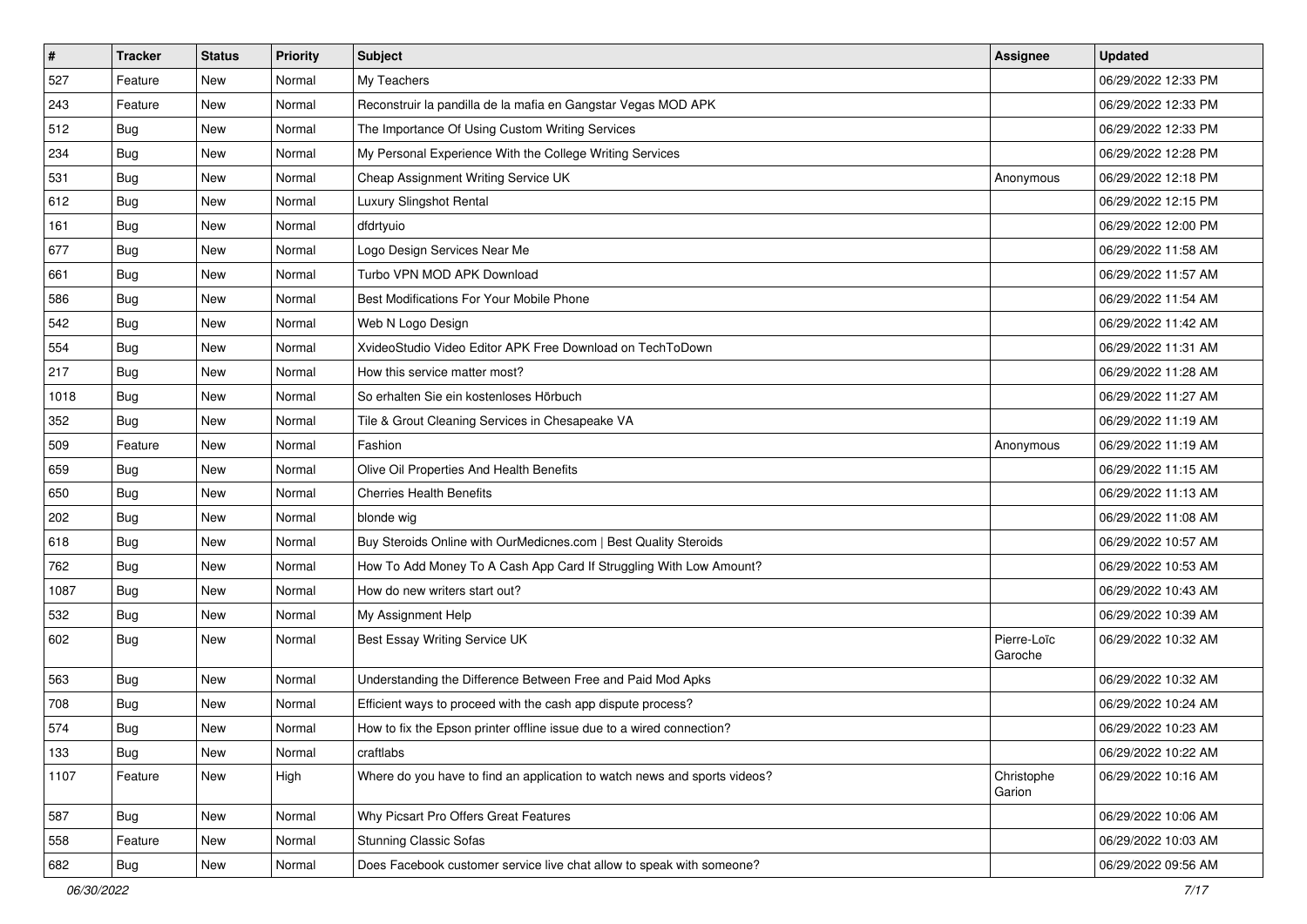| $\vert$ # | <b>Tracker</b> | <b>Status</b> | <b>Priority</b> | <b>Subject</b>                                                                                          | <b>Assignee</b>        | <b>Updated</b>      |
|-----------|----------------|---------------|-----------------|---------------------------------------------------------------------------------------------------------|------------------------|---------------------|
| 787       | <b>Bug</b>     | New           | Normal          | <b>Assured Assignment Help</b>                                                                          |                        | 06/29/2022 09:56 AM |
| 571       | <b>Bug</b>     | New           | Normal          | How may the Cash app dispute your trade?                                                                | Pierre-Loïc<br>Garoche | 06/29/2022 09:47 AM |
| 576       | <b>Bug</b>     | New           | Normal          | So laden Sie ein Instagram-Bild herunter                                                                |                        | 06/29/2022 09:47 AM |
| 646       | Feature        | New           | Normal          | Collaborative Research Group                                                                            |                        | 06/29/2022 09:46 AM |
| 684       | <b>Bug</b>     | New           | Normal          | Difference between paper map and online map                                                             |                        | 06/29/2022 09:46 AM |
| 598       | <b>Bug</b>     | New           | Normal          | Universo s / f Download                                                                                 |                        | 06/29/2022 09:45 AM |
| 673       | <b>Bug</b>     | New           | Normal          | Learn the basics of pixel art - Clear grid                                                              |                        | 06/29/2022 09:44 AM |
| 540       | <b>Bug</b>     | New           | Normal          | Why Haven't I Received My Cash App Card? Can I get t the reasons behind it                              |                        | 06/29/2022 09:42 AM |
| 546       | Feature        | New           | Normal          | Quickbooks Error                                                                                        |                        | 06/29/2022 09:42 AM |
| 514       | <b>Bug</b>     | New           | Normal          | Trans-Caribbean                                                                                         |                        | 06/29/2022 09:33 AM |
| 583       | <b>Bug</b>     | New           | High            | Need the Cash app customer service phone number?                                                        |                        | 06/29/2022 09:28 AM |
| 1116      | Bug            | New           | Normal          | ipTV smarts pro                                                                                         |                        | 06/29/2022 09:27 AM |
| 479       | <b>Bug</b>     | New           | Normal          | Limousine Service Bellevue WA                                                                           |                        | 06/29/2022 09:16 AM |
| 331       | <b>Bug</b>     | New           | Normal          | Water Extraction Services in Norfolk VA                                                                 |                        | 06/29/2022 09:13 AM |
| 1114      | Bug            | New           | Normal          | To control the car, all you must do is click to go left or right and release the button to go straight. |                        | 06/29/2022 09:05 AM |
| 63        | Feature        | New           | Normal          | Skip normalization step in mutation generation if it possible                                           | Pierre-Loïc<br>Garoche | 06/29/2022 08:54 AM |
| 800       | Bug            | New           | Normal          | Who Is an ETL Engineer                                                                                  |                        | 06/29/2022 08:54 AM |
| 529       | Bug            | New           | Normal          | Thop TV APK - Free Download for Android                                                                 |                        | 06/29/2022 08:52 AM |
| 261       | <b>Bug</b>     | New           | Normal          | Ringtone Downloads - Easy Ways Come Up With Your Own Ringtones                                          |                        | 06/29/2022 08:23 AM |
| 655       | <b>Bug</b>     | New           | Normal          | <b>Eggplant Health Benefits</b>                                                                         |                        | 06/29/2022 08:18 AM |
| 216       | Feature        | New           | High            | Barry Keoghan                                                                                           | Pierre-Loïc<br>Garoche | 06/29/2022 08:05 AM |
| 185       | Bug            | New           | Normal          | Non-Plagiarized Research Writing                                                                        |                        | 06/29/2022 07:58 AM |
| 806       | Feature        | New           | Normal          | Go everywhere thanks to mapquest driving directions                                                     |                        | 06/29/2022 07:38 AM |
| 668       | Bug            | New           | Normal          | Get to know Cash App Refund Process here                                                                |                        | 06/29/2022 07:21 AM |
| 494       | <b>Bug</b>     | New           | Normal          | <b>Buy Discussion Post</b>                                                                              |                        | 06/29/2022 07:13 AM |
| 615       | Bug            | New           | Normal          | CheapestMedsShop   100% Safe Medicines Online in USA UK & AUS.                                          |                        | 06/29/2022 07:03 AM |
| 613       | <b>Bug</b>     | New           | Normal          | Buy Aspadol 100mg Tab Online in US, UK, AU   Erospharmacy                                               |                        | 06/29/2022 07:00 AM |
| 777       | <b>Bug</b>     | New           | Normal          | Obtain driving instructions using Google Maps.                                                          |                        | 06/29/2022 07:00 AM |
| 761       | <b>Bug</b>     | New           | Normal          | What is it about basketball that makes it so popular in the United States?                              | Corentin<br>Lauverjat  | 06/29/2022 06:51 AM |
| 695       | <b>Bug</b>     | New           | Normal          | Refer Listas IPTV Apk                                                                                   |                        | 06/29/2022 06:50 AM |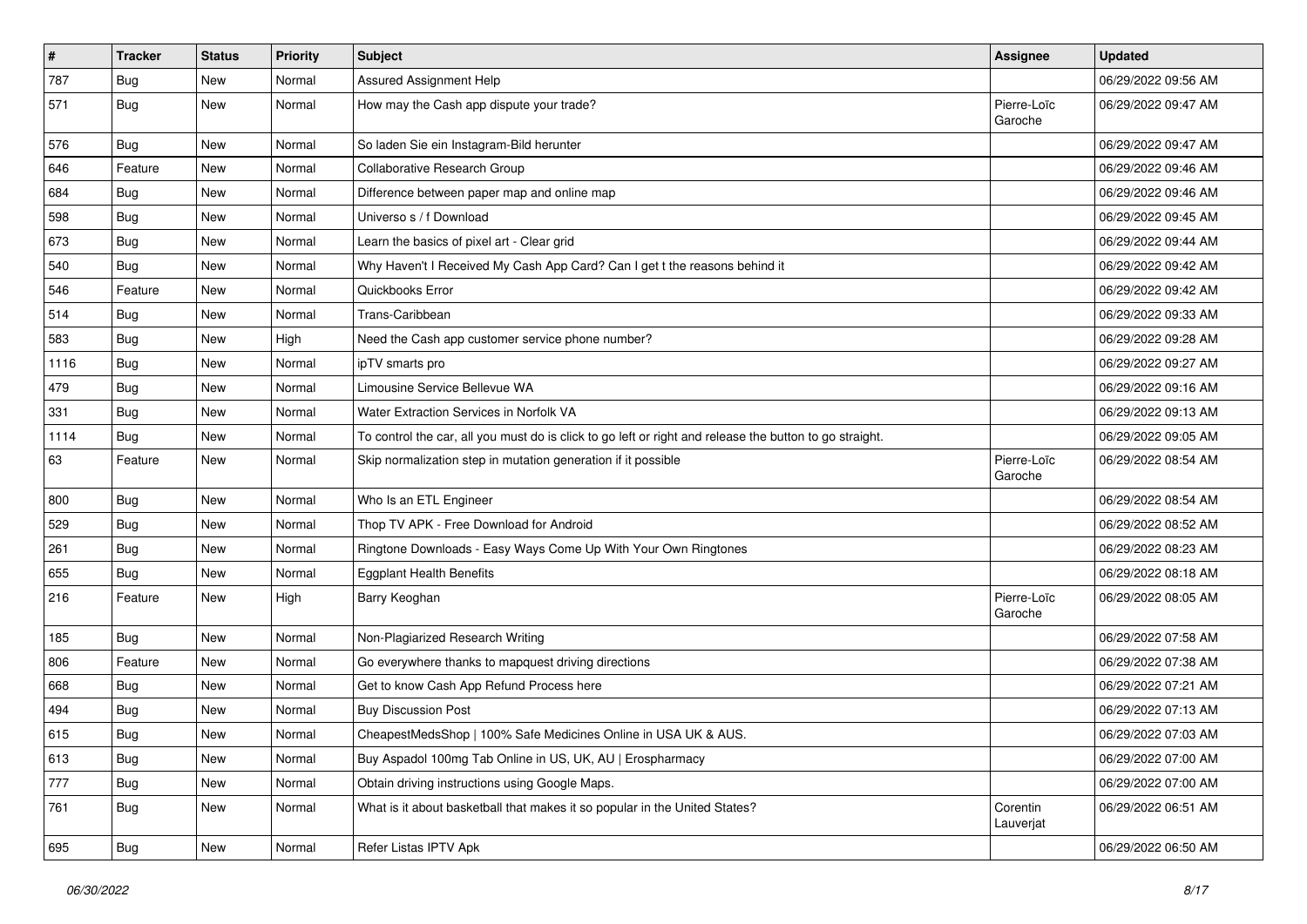| $\vert$ # | <b>Tracker</b> | <b>Status</b> | <b>Priority</b> | Subject                                                                          | <b>Assignee</b>        | <b>Updated</b>      |
|-----------|----------------|---------------|-----------------|----------------------------------------------------------------------------------|------------------------|---------------------|
| 262       | <b>Bug</b>     | New           | Normal          | It this true to dealing Wuth                                                     |                        | 06/29/2022 06:48 AM |
| 134       | <b>Bug</b>     | New           | Normal          | wisegolfers                                                                      |                        | 06/29/2022 06:38 AM |
| 225       | <b>Bug</b>     | New           | Normal          | instant personal loan                                                            |                        | 06/29/2022 06:37 AM |
| 347       | Bug            | New           | Normal          | Eco/Green Cleaning Services in Chesapeake VA                                     |                        | 06/29/2022 06:35 AM |
| 450       | Bug            | New           | Normal          | Floor Stripping Quincy MA                                                        |                        | 06/29/2022 06:32 AM |
| 552       | Feature        | New           | Normal          | Radio rfm and the benefits of radio rfm                                          |                        | 06/29/2022 06:28 AM |
| 812       | Feature        | New           | Normal          | canon.com/ijsetup                                                                |                        | 06/29/2022 06:04 AM |
| 457       | Bug            | New           | Normal          | Carpet Cleaning Medford MA                                                       |                        | 06/29/2022 06:00 AM |
| 222       | Bug            | New           | Normal          | Social Profile links                                                             |                        | 06/29/2022 05:59 AM |
| 184       | Bug            | New           | Normal          | Affordable Business Writing Services                                             |                        | 06/29/2022 05:53 AM |
| 704       | <b>Bug</b>     | New           | Normal          | Reach support team of Chime Customer Service for instant help                    |                        | 06/29/2022 05:49 AM |
| 400       | Bug            | New           | Normal          | Office Moving Services in Potomac MD                                             |                        | 06/29/2022 05:42 AM |
| 465       | <b>Bug</b>     | New           | Normal          | Carpet Cleaning Westchester MA                                                   |                        | 06/29/2022 05:35 AM |
| 524       | <b>Bug</b>     | New           | Normal          | How Does Google Account Recovery Work If Your Account Is Hacked?                 |                        | 06/29/2022 05:32 AM |
| 178       | <b>Bug</b>     | New           | Normal          | transparent lace wigs                                                            |                        | 06/29/2022 05:31 AM |
| 564       | <b>Bug</b>     | New           | Normal          | How To Install RepelisPlus On Your Android Phone?                                |                        | 06/29/2022 05:11 AM |
| 796       | <b>Bug</b>     | New           | Normal          | How Does Cash App ++ actually work and What is the process of it                 |                        | 06/29/2022 05:10 AM |
| 1117      | <b>Bug</b>     | New           | Normal          | Equal Words - Word search game for PC and Windows Phone                          |                        | 06/29/2022 04:58 AM |
| 609       | Bug            | New           | High            | Online Trusted Medicine Store in US for Health - Genericmedsupply                |                        | 06/29/2022 04:53 AM |
| 770       | <b>Bug</b>     | New           | Normal          | Canon IJ Network Tool                                                            |                        | 06/29/2022 04:48 AM |
| 245       | <b>Bug</b>     | New           | Normal          | Write My Essay For Me Cheap                                                      |                        | 06/29/2022 04:10 AM |
| 526       | <b>Bug</b>     | New           | Normal          | Soundcloud to mp3 converter - Download Soundcloud songs                          |                        | 06/29/2022 04:01 AM |
| 804       | <b>Bug</b>     | New           | Normal          | Review                                                                           |                        | 06/29/2022 03:32 AM |
| 724       | <b>Bug</b>     | New           | Normal          | Dial Chime Customer support number for a quick response                          |                        | 06/29/2022 03:31 AM |
| 709       | Bug            | New           | Normal          | How To Load Cash App Card At Walmart Without Having To Face Any Hassle?          |                        | 06/29/2022 03:26 AM |
| 639       | <b>Bug</b>     | New           | Normal          | thong tin chinh xac                                                              |                        | 06/29/2022 02:44 AM |
| 798       | <b>Bug</b>     | New           | Normal          | Who Is an ETL Engineer                                                           |                        | 06/29/2022 02:44 AM |
| 634       | Bug            | New           | Normal          | Buy Vidalista Tablets (Tadalafil) at [\$25 OFF + Free Shipping] Vidalistatablets |                        | 06/29/2022 02:25 AM |
| 614       | <b>Bug</b>     | New           | Normal          | Como baixar o MOD APK no celular                                                 |                        | 06/29/2022 02:22 AM |
| 606       | Feature        | New           | Normal          | Play unblocked cookie crush 3                                                    | Pierre-Loïc<br>Garoche | 06/29/2022 01:42 AM |
| 251       | Bug            | New           | Normal          | All About Cash App Transfer Fail Problems                                        | Pierre-Loïc<br>Garoche | 06/29/2022 01:24 AM |
| 528       | Bug            | New           | Normal          | Korean Mag                                                                       |                        | 06/29/2022 01:13 AM |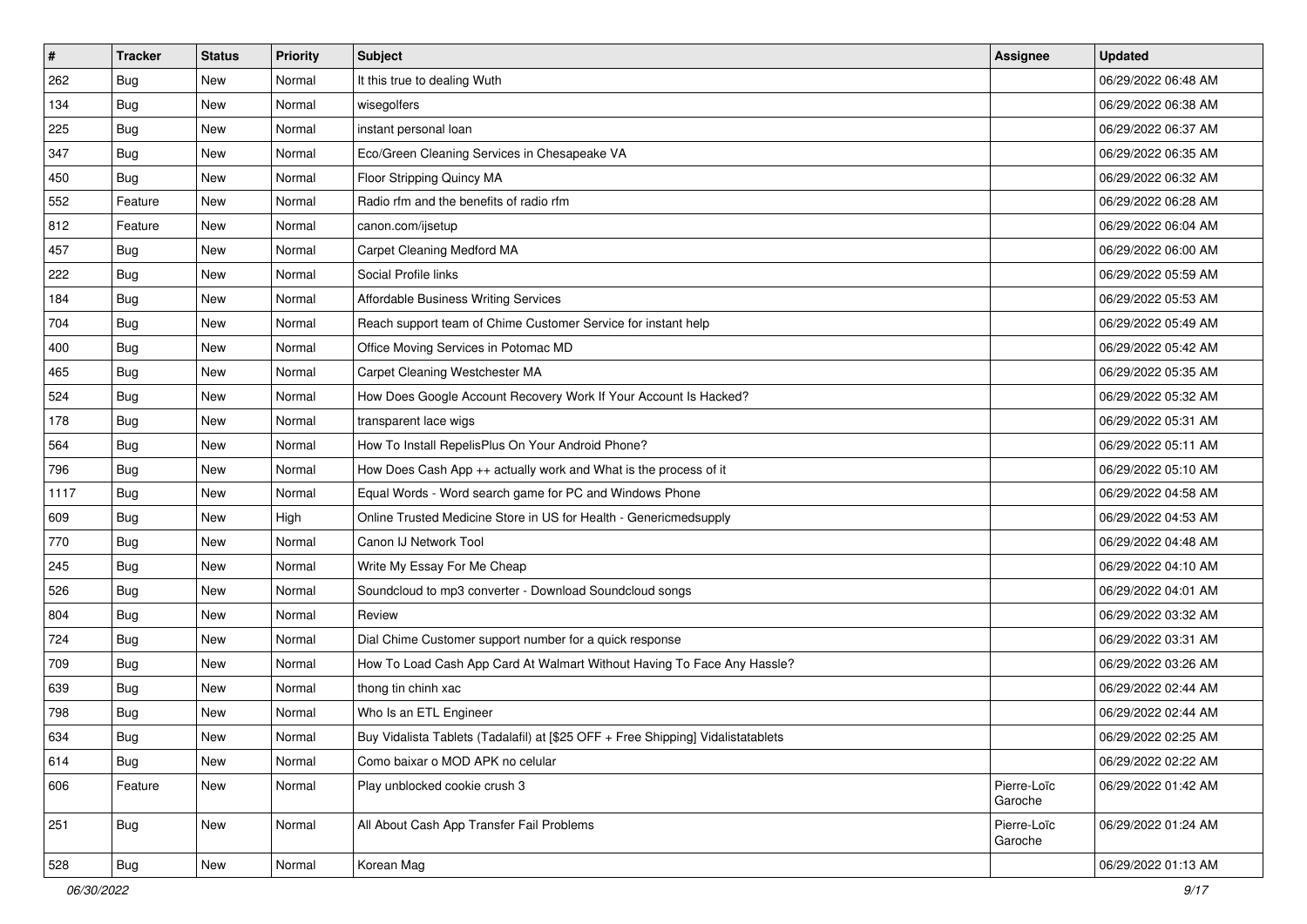| $\pmb{\#}$ | <b>Tracker</b> | <b>Status</b> | <b>Priority</b> | Subject                                                                             | <b>Assignee</b>        | <b>Updated</b>      |
|------------|----------------|---------------|-----------------|-------------------------------------------------------------------------------------|------------------------|---------------------|
| 556        | <b>Bug</b>     | New           | Normal          | Play Game Mod Apk With Your Friends                                                 |                        | 06/29/2022 01:00 AM |
| 584        | Bug            | <b>New</b>    | Normal          | Want the cash app customer service number to check balance?                         |                        | 06/29/2022 01:00 AM |
| 591        | Bug            | New           | Normal          | How To Find Facebook Modifications For Your Spotify Premium Apk?                    |                        | 06/29/2022 12:40 AM |
| 671        | Bug            | New           | Normal          | Hot games                                                                           | Pierre-Loïc<br>Garoche | 06/29/2022 12:40 AM |
| 667        | Bug            | New           | Normal          | What Is a Ringtone?                                                                 |                        | 06/29/2022 12:34 AM |
| 703        | <b>Bug</b>     | New           | Normal          | For real-time help, dial Facebook customer service number                           |                        | 06/29/2022 12:30 AM |
| 250        | Bug            | New           | Normal          | Reviews of phone ringtones                                                          |                        | 06/29/2022 12:29 AM |
| 619        | <b>Bug</b>     | New           | Normal          | Online Trusted Medicine Store in US for Health - Genericmedsupply                   |                        | 06/29/2022 12:26 AM |
| 635        | Bug            | New           | Normal          | Buy Steroids Online with OurMedicnes.com   Best Quality Steroids                    |                        | 06/29/2022 12:17 AM |
| 550        | <b>Bug</b>     | New           | Normal          | Nederland FM - beste manieren om naar internationale radio op internet te luisteren |                        | 06/29/2022 12:06 AM |
| 669        | Feature        | New           | Normal          | Nursing Assignment Help                                                             |                        | 06/28/2022 11:16 PM |
| 797        | <b>Bug</b>     | New           | Normal          | Psychedelic                                                                         | Christophe<br>Garion   | 06/28/2022 11:11 PM |
| 265        | <b>Bug</b>     | New           | Normal          | 3 Faq's On Downloading To Your Apple Ipod                                           |                        | 06/28/2022 11:07 PM |
| 530        | <b>Bug</b>     | New           | Normal          | Cheap Assignment Writing Service UK                                                 | Anonymous              | 06/28/2022 11:00 PM |
| 541        | Bug            | New           | Normal          | How to fix the cash app payment failed errors?                                      |                        | 06/28/2022 10:56 PM |
| 588        | Bug            | New           | Normal          | YouTube Vanced Apk Manager App - Como instalá-lo                                    |                        | 06/28/2022 10:56 PM |
| 689        | Bug            | New           | Normal          | How to use twitch.tv/activate?                                                      |                        | 06/28/2022 10:48 PM |
| 715        | Bug            | New           | Normal          | Puppy Playtime Descargar gratis                                                     |                        | 06/28/2022 10:46 PM |
| 808        | Bug            | New           | Normal          | Sinnvolle Guten-Morgen-Grüße                                                        |                        | 06/28/2022 10:45 PM |
| 723        | <b>Bug</b>     | New           | High            | The best horror game in 2021                                                        | Christophe<br>Garion   | 06/28/2022 10:32 PM |
| 805        | <b>Bug</b>     | New           | Normal          | Ketamine Online Store                                                               | Christophe<br>Garion   | 06/28/2022 10:04 PM |
| 173        | Feature        | New           | Normal          | private limited company registration                                                |                        | 06/28/2022 09:51 PM |
| 683        | Feature        | New           | Normal          | Game creation                                                                       |                        | 06/28/2022 09:51 PM |
| 886        | <b>Bug</b>     | New           | Normal          | Is the Fox News Channel on Roku free?                                               |                        | 06/28/2022 09:36 PM |
| 656        | <b>Bug</b>     | New           | Normal          | Kiwi Nutrition Facts And Health Benefits                                            |                        | 06/28/2022 08:54 PM |
| 518        | <b>Bug</b>     | New           | Normal          | How To Check The Balance Of Cash App Account By Taking Cash App Support?            |                        | 06/28/2022 08:51 PM |
| 139        | <b>Bug</b>     | New           | Normal          | relseo                                                                              |                        | 06/28/2022 08:48 PM |
| 239        | <b>Bug</b>     | New           | Normal          | Algunas características más de Choices MOD APK                                      |                        | 06/28/2022 08:47 PM |
| 672        | <b>Bug</b>     | New           | Normal          | The easiest way to delete ringtones on iPhone                                       |                        | 06/28/2022 08:44 PM |
| 138        | Bug            | New           | Normal          | own-sweethome                                                                       |                        | 06/28/2022 08:42 PM |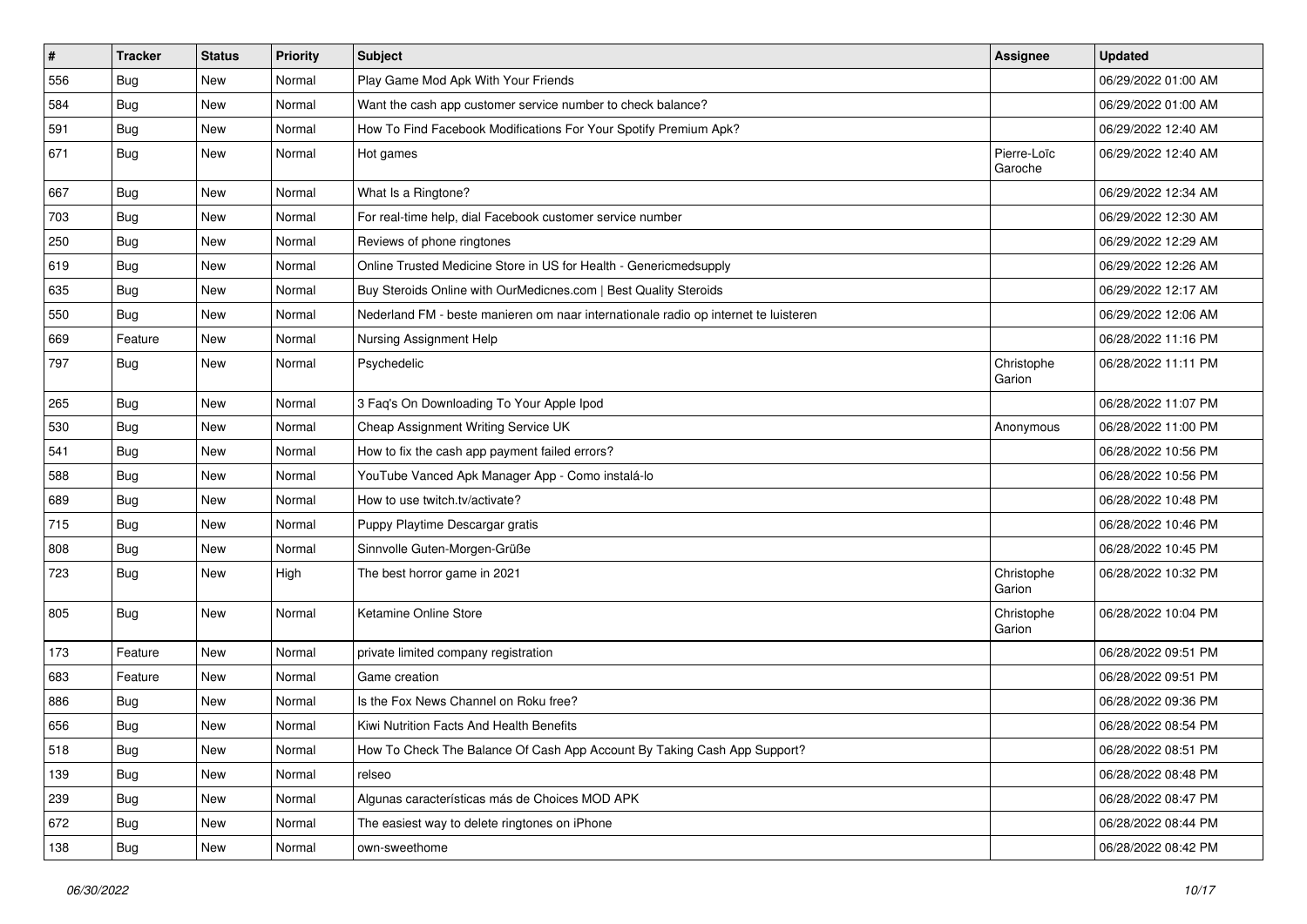| $\vert$ # | <b>Tracker</b> | <b>Status</b> | <b>Priority</b> | <b>Subject</b>                                                            | <b>Assignee</b>        | <b>Updated</b>      |
|-----------|----------------|---------------|-----------------|---------------------------------------------------------------------------|------------------------|---------------------|
| 711       | <b>Bug</b>     | New           | Normal          | Human Fall Flat Apk Download                                              |                        | 06/28/2022 08:27 PM |
| 740       | Feature        | New           | Normal          | Online Thesis Help USA                                                    |                        | 06/28/2022 08:25 PM |
| 171       | Feature        | New           | Normal          | loan management system                                                    |                        | 06/28/2022 08:24 PM |
| 594       | Feature        | New           | Normal          | How does research proposal help online make it easy for me?               |                        | 06/28/2022 08:23 PM |
| 474       | Bug            | New           | Normal          | Floor Waxing Arlington MA                                                 |                        | 06/28/2022 08:10 PM |
| 569       | Bug            | New           | Normal          | What is the incoming and outgoing mail server for Outlook IMAP settings?  | Pierre-Loïc<br>Garoche | 06/28/2022 07:38 PM |
| 167       | Bug            | New           | Normal          | instant loan without documents                                            | Anonymous              | 06/28/2022 07:35 PM |
| 663       | Bug            | New           | Normal          | Know how the Cash app twitches words in a detailed way.                   | Pierre-Loïc<br>Garoche | 06/28/2022 07:08 PM |
| 229       | Feature        | New           | Normal          | How To Delete Cash App Account? - Check Out the Steps In Detail           |                        | 06/28/2022 07:06 PM |
| 888       | <b>Bug</b>     | New           | Normal          | Is the Fox News Channel on Roku free?                                     |                        | 06/28/2022 06:58 PM |
| 123       | Bug            | New           | Normal          | https://www.reddit.com/r/NRLgrandfinal2020/                               |                        | 06/28/2022 06:50 PM |
| 372       | <b>Bug</b>     | New           | Normal          | Auto Transport Services in Arlington County VA                            |                        | 06/28/2022 06:49 PM |
| 271       | Feature        | New           | Normal          | Fashion                                                                   |                        | 06/28/2022 06:41 PM |
| 477       | Bug            | New           | Normal          | What Does Online Coupon Mean?                                             |                        | 06/28/2022 06:40 PM |
| 693       | Feature        | New           | Normal          | How To Get My Money Back From The Cash App To Your Wallet?                |                        | 06/28/2022 06:38 PM |
| 733       | <b>Bug</b>     | New           | Normal          | How does one go about getting a book deal?                                |                        | 06/28/2022 06:35 PM |
| 533       | <b>Bug</b>     | New           | Normal          | How to complete the homework assignments in economics in the easiest way? |                        | 06/28/2022 06:26 PM |
| 1110      | <b>Bug</b>     | New           | Normal          | Six Guns Mod Apk Answers Your Questions                                   | Pierre-Loïc<br>Garoche | 06/28/2022 06:26 PM |
| 149       | Bug            | New           | Normal          | dftgy                                                                     |                        | 06/28/2022 06:18 PM |
| 1000      | <b>Bug</b>     | New           | Normal          | Super easy way to zoom photos and upload to Instagram                     | Christophe<br>Garion   | 06/28/2022 06:14 PM |
| 207       | Feature        | New           | Low             | real estate lead conversion                                               |                        | 06/28/2022 06:09 PM |
| 648       | Feature        | New           | Normal          | <b>Plum Health Benefits</b>                                               |                        | 06/28/2022 06:02 PM |
| 651       | <b>Bug</b>     | New           | Normal          | Salmon Health Benefits                                                    |                        | 06/28/2022 05:49 PM |
| 780       | <b>Bug</b>     | New           | Normal          | <b>Best Whatsapp Modified APKs</b>                                        | Pierre-Loïc<br>Garoche | 06/28/2022 05:38 PM |
| 169       | Bug            | New           | Normal          | CV Maker - UAE CV Writing Agency                                          |                        | 06/28/2022 05:38 PM |
| 813       | Feature        | New           | Normal          | Canon.com/ijsetup                                                         |                        | 06/28/2022 05:15 PM |
| 508       | <b>Bug</b>     | New           | Normal          | hire a professional dissertation help                                     |                        | 06/28/2022 04:58 PM |
| 643       | <b>Bug</b>     | New           | Normal          | Oreo TV Apk Download                                                      |                        | 06/28/2022 04:57 PM |
| 159       | Bug            | New           | Normal          | xfguih njgkh                                                              |                        | 06/28/2022 04:45 PM |
| 726       | Bug            | New           | Normal          | Mobile Application Development Services                                   |                        | 06/28/2022 04:44 PM |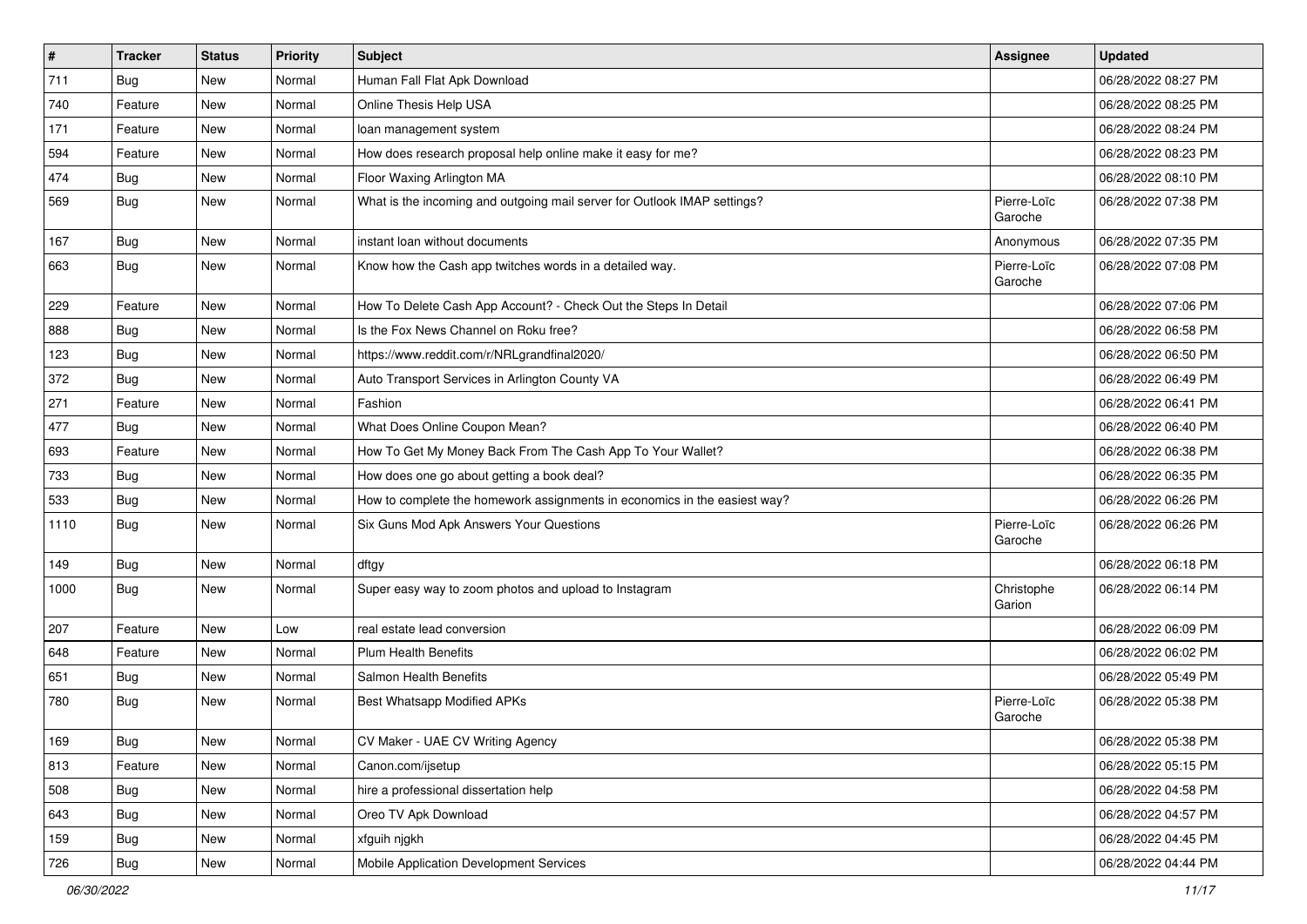| $\vert$ # | <b>Tracker</b> | <b>Status</b> | <b>Priority</b> | <b>Subject</b>                                              | Assignee               | <b>Updated</b>      |
|-----------|----------------|---------------|-----------------|-------------------------------------------------------------|------------------------|---------------------|
| 697       | <b>Bug</b>     | New           | Normal          | How to Descargar Pura TV For Android                        |                        | 06/28/2022 04:43 PM |
| 224       | Feature        | New           | Normal          | Instant Personal Loan                                       | Pierre-Loïc<br>Garoche | 06/28/2022 04:40 PM |
| 186       | Feature        | New           | Normal          | homoeobazaar                                                |                        | 06/28/2022 04:29 PM |
| 1115      | Bug            | New           | Normal          | How to access your saved favorite Tiktok                    |                        | 06/28/2022 03:59 PM |
| 793       | Feature        | New           | Urgent          | Where can I find cheap FIFA coins?                          | Pierre-Loïc<br>Garoche | 06/28/2022 03:41 PM |
| 769       | <b>Bug</b>     | New           | Normal          | check my cash app                                           |                        | 06/28/2022 03:29 PM |
| 816       | <b>Bug</b>     | New           | Normal          | Play Scribble io fun with everyone                          |                        | 06/28/2022 03:20 PM |
| 674       | <b>Bug</b>     | New           | Normal          | The best game in 2021                                       | Pierre-Loïc<br>Garoche | 06/28/2022 03:17 PM |
| 570       | <b>Bug</b>     | New           | Normal          | What is Sutton bank cash app customer service phone number? | Pierre-Loïc<br>Garoche | 06/28/2022 03:09 PM |
| 240       | Feature        | New           | Normal          | Juego interesante de Dragon Ball Legends MOD APK            |                        | 06/28/2022 02:55 PM |
| 980       | Bug            | New           | Normal          | Free Gas Cards for the Unemployed                           |                        | 06/28/2022 02:54 PM |
| 645       | Bug            | New           | Normal          | thong tin chinh xac nhat hom nay                            |                        | 06/28/2022 02:48 PM |
| 647       | Feature        | New           | Normal          | <b>Cranberry Health Benefits</b>                            |                        | 06/28/2022 02:47 PM |
| 194       | Bug            | New           | Normal          | lace closure wigs                                           |                        | 06/28/2022 02:29 PM |
| 776       | <b>Bug</b>     | New           | Normal          | Wibargain                                                   |                        | 06/28/2022 01:57 PM |
| 605       | Feature        | New           | Normal          | What will the future of logo design be like?                |                        | 06/28/2022 01:31 PM |
| 969       | Bug            | New           | Normal          | Watch NCAA Football Live Match Free                         |                        | 06/28/2022 01:31 PM |
| 280       | Bug            | New           | Normal          | Pacific Web Design                                          |                        | 06/28/2022 01:25 PM |
| 315       | Bug            | New           | Normal          | Dissertation help UK                                        |                        | 06/28/2022 01:20 PM |
| 729       | Bug            | New           | Normal          | Canon IJ Network Tool                                       |                        | 06/28/2022 01:10 PM |
| 545       | Feature        | New           | Normal          | Best Canvas Print Company                                   |                        | 06/28/2022 01:08 PM |
| 460       | Bug            | New           | Normal          | Floor Cleaning Medford MA                                   |                        | 06/28/2022 01:07 PM |
| 815       | Bug            | New           | Normal          | how do i call cash app customer service                     | Xavier Thirioux        | 06/28/2022 01:04 PM |
| 201       | <b>Bug</b>     | New           | Normal          | closure wig                                                 |                        | 06/28/2022 12:58 PM |
| 784       | <b>Bug</b>     | New           | Normal          | How To Add Money On Cash App Card And Check The Funds?      |                        | 06/28/2022 12:36 PM |
| 670       | <b>Bug</b>     | New           | Normal          | JTWhatsApp Apk - The New and Improved WhatsApp              |                        | 06/28/2022 12:32 PM |
| 773       | <b>Bug</b>     | New           | Normal          | Spades - Play online free                                   |                        | 06/28/2022 12:26 PM |
| 471       | <b>Bug</b>     | New           | Normal          | Residential Floor Cleaning Westchester MA                   |                        | 06/28/2022 12:23 PM |
| 828       | Bug            | New           | Normal          | Nursery management                                          |                        | 06/28/2022 12:10 PM |
| 206       | Bug            | New           | Low             | <b>Cheap Electric Bikes</b>                                 |                        | 06/28/2022 12:08 PM |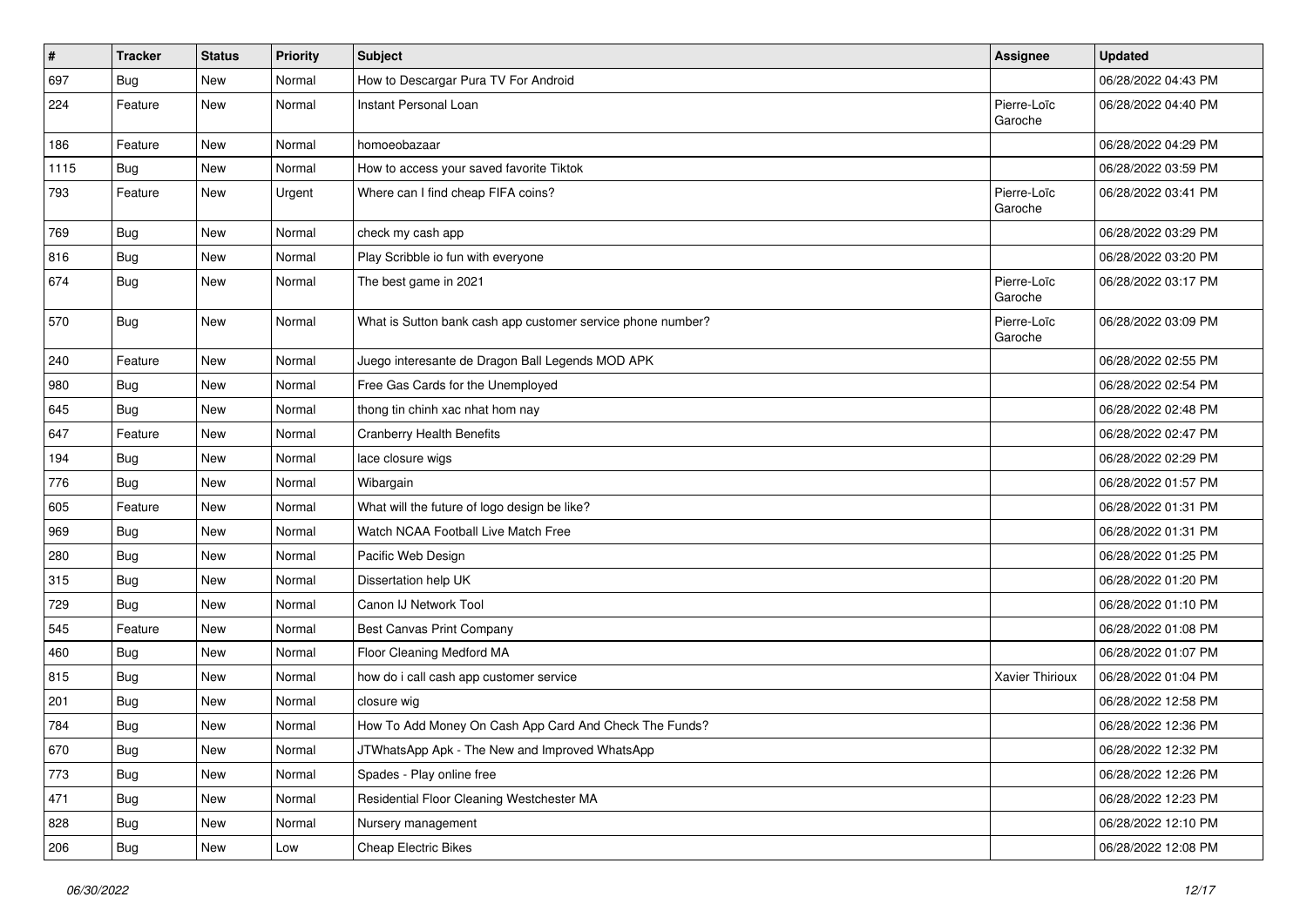| $\vert$ # | <b>Tracker</b> | <b>Status</b> | <b>Priority</b> | <b>Subject</b>                                                                                               | <b>Assignee</b>        | <b>Updated</b>      |
|-----------|----------------|---------------|-----------------|--------------------------------------------------------------------------------------------------------------|------------------------|---------------------|
| 743       | <b>Bug</b>     | New           | Normal          | They promote 'pixel art' contests and a 'game jam' related to the work and figure of Carlos Casares          |                        | 06/28/2022 12:04 PM |
| 690       | <b>Bug</b>     | New           | Normal          | campervan hire                                                                                               |                        | 06/28/2022 11:55 AM |
| 781       | Bug            | New           | Normal          | Free Whatsapp Group to Join                                                                                  |                        | 06/28/2022 11:48 AM |
| 464       | Bug            | New           | Normal          | Upholstery Cleaning Westchester MA                                                                           |                        | 06/28/2022 11:39 AM |
| 785       | <b>Bug</b>     | <b>New</b>    | Normal          | How To Get Money Off Cash App Without Card Or With A Card?                                                   |                        | 06/28/2022 11:35 AM |
| 174       | Feature        | New           | Normal          | Digital Marketing Philadelphia                                                                               |                        | 06/28/2022 11:34 AM |
| 627       | <b>Bug</b>     | New           | Normal          | <b>HELO</b>                                                                                                  |                        | 06/28/2022 11:28 AM |
| 981       | Bug            | <b>New</b>    | Normal          | VidMate Mod APK                                                                                              |                        | 06/28/2022 11:24 AM |
| 976       | <b>Bug</b>     | New           | Normal          | How to delete the cash app account history right now?                                                        | Hamza<br>Bourbouh      | 06/28/2022 11:22 AM |
| 794       | Feature        | New           | Normal          | Safe place to buy fifa coins                                                                                 |                        | 06/28/2022 11:15 AM |
| 810       | Feature        | New           | Normal          | how to remove viruses from a phone                                                                           |                        | 06/28/2022 11:13 AM |
| 637       | Feature        | New           | Normal          | Why do the Outlook rules not work in my account?                                                             |                        | 06/28/2022 11:12 AM |
| 129       | <b>Bug</b>     | New           | Normal          | xcvgbgh                                                                                                      |                        | 06/28/2022 11:10 AM |
| 170       | Feature        | New           | Normal          | top mba colleges in bangalore                                                                                |                        | 06/28/2022 10:55 AM |
| 182       | <b>Bug</b>     | New           | Normal          | <b>Healthcare Custom Writing Services</b>                                                                    |                        | 06/28/2022 10:53 AM |
| 611       | Feature        | New           | Normal          | Buy All Modafinil & Armodafinil Tablets @Buy Modafinil US                                                    |                        | 06/28/2022 10:53 AM |
| 1129      | <b>Bug</b>     | New           | Normal          | how to enable direct deposit on cash app?                                                                    |                        | 06/28/2022 10:44 AM |
| 469       | <b>Bug</b>     | New           | Normal          | Germs Removal Westchester MA                                                                                 |                        | 06/28/2022 10:40 AM |
| 654       | Feature        | <b>New</b>    | Normal          | <b>Peach Health Benefits</b>                                                                                 |                        | 06/28/2022 10:03 AM |
| 666       | Bug            | New           | Normal          | 470+ pages à colorier de Noël                                                                                |                        | 06/28/2022 10:02 AM |
| 809       | <b>Bug</b>     | New           | Normal          | Smash Karts - immerse yourself in the exciting race                                                          |                        | 06/28/2022 09:57 AM |
| 632       | Bug            | New           | Normal          | CheapestMedsShop   100% Safe Medicines Online in UK & AUS.                                                   |                        | 06/28/2022 09:52 AM |
| 128       | Bug            | New           | Normal          | dfgbd                                                                                                        |                        | 06/28/2022 09:48 AM |
| 997       | <b>Bug</b>     | New           | Normal          | 123.hp.com/laserjet                                                                                          |                        | 06/28/2022 09:48 AM |
| 565       | <b>Bug</b>     | New           | Normal          | How To Install RepelisPlus On Your Android Phone?                                                            |                        | 06/28/2022 09:46 AM |
| 610       | Feature        | New           | Normal          | CheapestMedsShop 100% Safe Medicines Online in USA UK & AUS.                                                 |                        | 06/28/2022 09:42 AM |
| 1100      | Feature        | New           | Low             | <b>Food Products</b>                                                                                         | Pierre-Loïc<br>Garoche | 06/28/2022 09:40 AM |
| 817       | Bug            | New           | Normal          | Pacman 30th Anniversary                                                                                      |                        | 06/28/2022 09:20 AM |
| 210       | <b>Bug</b>     | New           | Normal          | Issue with check symbol in Cash App? Dial assist number with calling Cash App customer service phone number. |                        | 06/28/2022 09:09 AM |
| 821       | <b>Bug</b>     | New           | Normal          | Nicoo - A Review of the Popular Battle Royale Game                                                           |                        | 06/28/2022 08:30 AM |
| 548       | <b>Bug</b>     | New           | Normal          | Web N Logo Design                                                                                            |                        | 06/28/2022 08:24 AM |
| 284       | <b>Bug</b>     | New           | Normal          | All About Cash App Transfer Fail Problems                                                                    |                        | 06/28/2022 08:24 AM |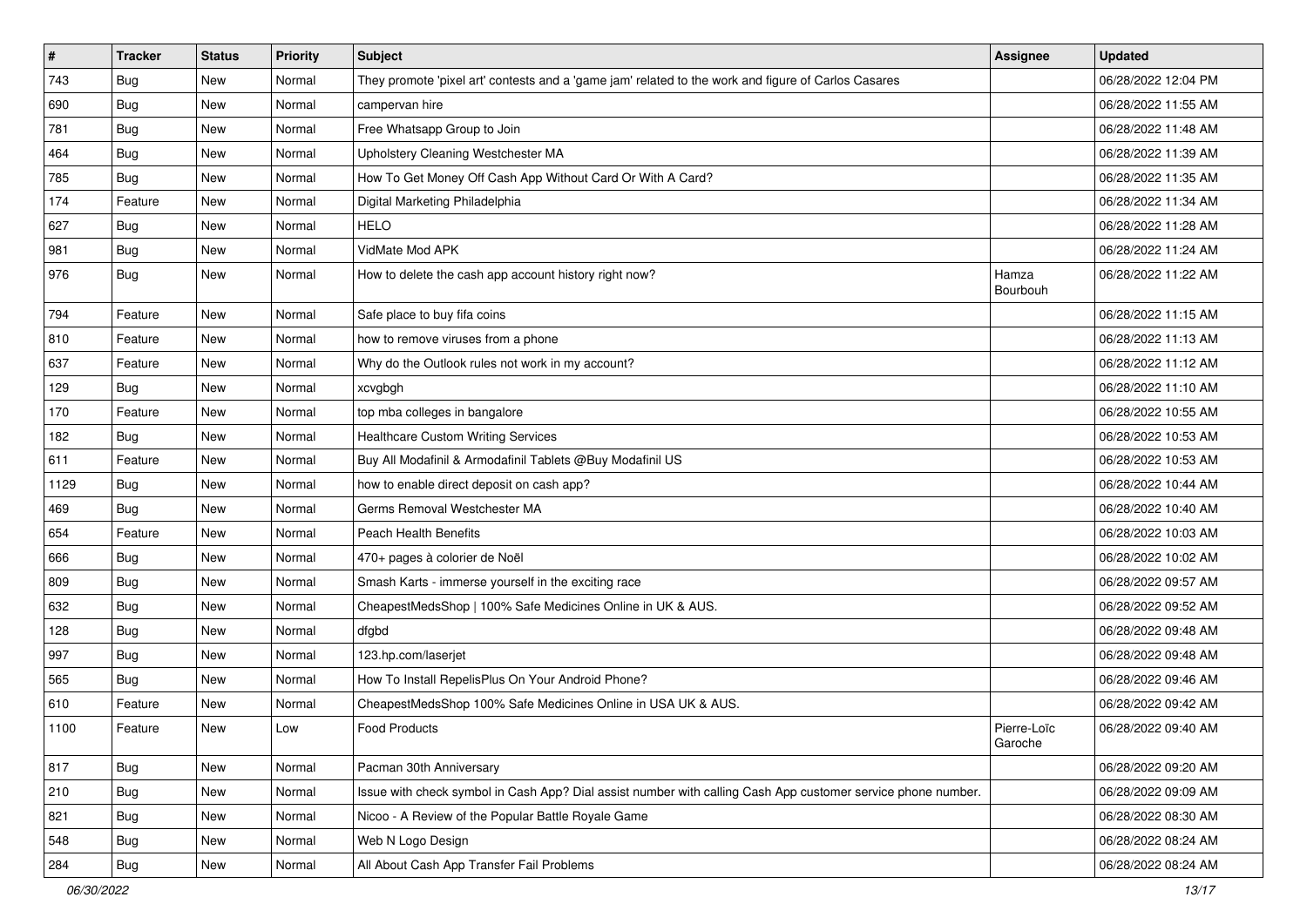| $\vert$ # | <b>Tracker</b> | <b>Status</b> | <b>Priority</b> | <b>Subject</b>                                                                   | <b>Assignee</b>        | <b>Updated</b>      |
|-----------|----------------|---------------|-----------------|----------------------------------------------------------------------------------|------------------------|---------------------|
| 649       | Feature        | New           | Normal          | Pear Health Benefits                                                             |                        | 06/28/2022 08:04 AM |
| 247       | Bug            | <b>New</b>    | Normal          | best 4 Channel Amp                                                               |                        | 06/28/2022 07:58 AM |
| 1099      | Feature        | New           | Normal          | Whatsapp Plus - A New Way Of Communicating                                       |                        | 06/28/2022 07:57 AM |
| 608       | Feature        | New           | Normal          | How To Do Hotmail Password Reset Without Phone Number?                           |                        | 06/28/2022 07:39 AM |
| 707       | Bug            | New           | Normal          | Why Accounting Assignments Are Beneficial For The Students?                      | Pierre-Loïc<br>Garoche | 06/28/2022 07:29 AM |
| 722       | <b>Bug</b>     | New           | Normal          | Vergrößern Sie Instagram-Fotos mit instazoom                                     | Christophe<br>Garion   | 06/28/2022 07:21 AM |
| 589       | Bug            | New           | Normal          | How can I get the cash app phone number of customer support?                     |                        | 06/28/2022 07:11 AM |
| 734       | Bug            | <b>New</b>    | Normal          | DR. STRANGE: Multiverse of Scheduling Madness!                                   |                        | 06/28/2022 07:07 AM |
| 621       | Bug            | New           | Normal          | Buy All Modafinil & Armodafinil Tablets @Buy Modafinil US                        |                        | 06/28/2022 06:49 AM |
| 640       | <b>Bug</b>     | New           | Normal          | play game with me                                                                |                        | 06/28/2022 06:33 AM |
| 973       | Feature        | New           | Normal          | Free NFL Streaming Sites                                                         |                        | 06/28/2022 06:27 AM |
| 629       | <b>Bug</b>     | New           | Normal          | How Can I Load Cash App Card at Walmart straight away?                           |                        | 06/28/2022 06:07 AM |
| 753       | <b>Bug</b>     | New           | Normal          | onlineessaygrader                                                                |                        | 06/28/2022 05:55 AM |
| 744       | <b>Bug</b>     | New           | Normal          | <b>Pixel Survive</b>                                                             |                        | 06/28/2022 05:13 AM |
| 702       | <b>Bug</b>     | New           | Normal          | Avail Chime Customer Service to know How To Get Chime Bank Statement             |                        | 06/28/2022 04:58 AM |
| 822       | Bug            | New           | Normal          | Dowload Your Boyfriend Game                                                      |                        | 06/28/2022 04:56 AM |
| 231       | <b>Bug</b>     | New           | Normal          | Is the ringtone download difficult or not?                                       | Pierre-Loïc<br>Garoche | 06/28/2022 04:48 AM |
| 620       | Bug            | <b>New</b>    | Normal          | Viagra Meds: Fastest & Quick Delivery On Your Doorstep - USA                     |                        | 06/28/2022 04:33 AM |
| 965       | <b>Bug</b>     | New           | Normal          | Go with cash app customer service to know where I can load my cash app card      |                        | 06/28/2022 04:30 AM |
| 685       | <b>Bug</b>     | New           | Low             | voutube thumbnail downloader                                                     | Pierre-Loïc<br>Garoche | 06/28/2022 04:26 AM |
| 577       | Bug            | New           | Normal          | Follow these easy steps to make Admiral Casino Login                             |                        | 06/28/2022 03:52 AM |
| 1105      | <b>Bug</b>     | New           | High            | What is Mahjong online?                                                          |                        | 06/28/2022 03:47 AM |
| 193       | <b>Bug</b>     | New           | Normal          | 18% Discount on Homeopathic medicines                                            |                        | 06/28/2022 03:38 AM |
| 617       | <b>Bug</b>     | New           | Normal          | Buy Vidalista Tablets (Tadalafil) at [\$25 OFF + Free Shipping] Vidalistatablets |                        | 06/28/2022 03:33 AM |
| 983       | <b>Bug</b>     | New           | Normal          | Finding issue in tekken 3 game?                                                  |                        | 06/28/2022 03:26 AM |
| 802       | <b>Bug</b>     | New           | Normal          | Who Is an ETL Engineer                                                           |                        | 06/28/2022 02:03 AM |
| 483       | <b>Bug</b>     | New           | Normal          | UK best essay writing service                                                    |                        | 06/28/2022 01:35 AM |
| 999       | <b>Bug</b>     | New           | Normal          | Is there a way to find Google Feud answers?                                      |                        | 06/28/2022 01:27 AM |
| 242       | Feature        | New           | Normal          | Descripción de Torque Pro MOD APK para Android                                   |                        | 06/28/2022 01:14 AM |
| 348       | <b>Bug</b>     | New           | Normal          | Mold Removal Services in Chesapeake VA                                           |                        | 06/28/2022 12:53 AM |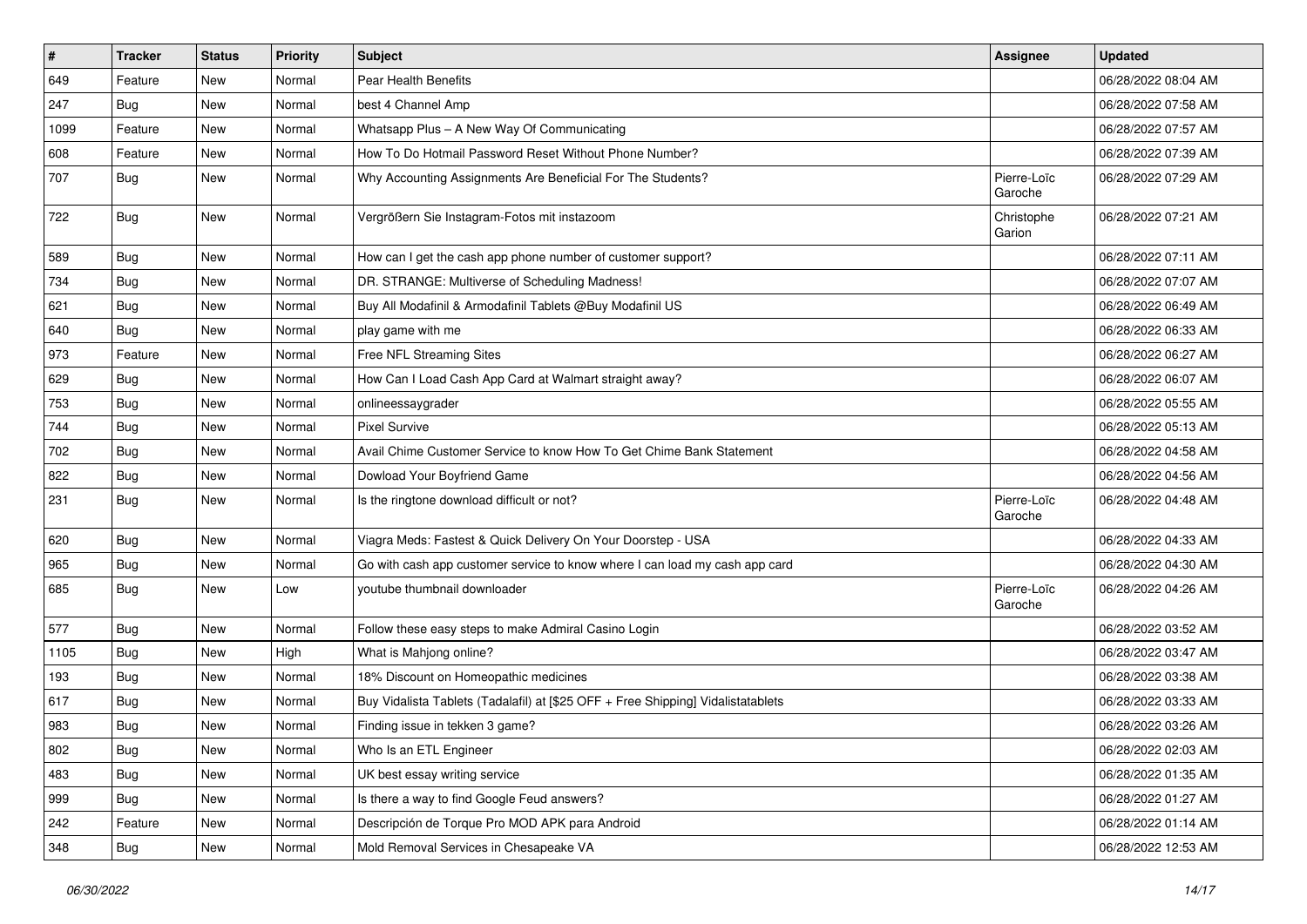| $\pmb{\sharp}$ | <b>Tracker</b> | <b>Status</b> | <b>Priority</b> | <b>Subject</b>                                                               | Assignee               | <b>Updated</b>      |
|----------------|----------------|---------------|-----------------|------------------------------------------------------------------------------|------------------------|---------------------|
| 200            | <b>Bug</b>     | New           | Normal          | uiopi[o                                                                      |                        | 06/28/2022 12:33 AM |
| 814            | <b>Bug</b>     | New           | Normal          | Stage Fright Cure                                                            | Pierre-Loïc<br>Garoche | 06/28/2022 12:31 AM |
| 114            | Bug            | New           | Normal          | <b>Medical Research Writing Services</b>                                     |                        | 06/28/2022 12:06 AM |
| 714            | Bug            | New           | Normal          | Cuevana 3 Premium - Enjoy Your Favorite Movies and TV Shows on Your Smart TV |                        | 06/27/2022 11:43 PM |
| 939            | Bug            | New           | Normal          | Ability to change sound notifications                                        | Christophe<br>Garion   | 06/27/2022 11:29 PM |
| 607            | <b>Bug</b>     | New           | Normal          | Vex 5                                                                        |                        | 06/27/2022 11:24 PM |
| 665            | Feature        | New           | Normal          | Look for a dedicated help with finance assignment                            |                        | 06/27/2022 11:10 PM |
| 595            | <b>Bug</b>     | New           | Normal          | RFM Online - une révolution dans la gestion de l'identité numérique          |                        | 06/27/2022 11:06 PM |
| 116            | <b>Bug</b>     | New           | Normal          | aertaeyg                                                                     |                        | 06/27/2022 11:06 PM |
| 830            | <b>Bug</b>     | New           | Normal          | Poppy Playtime APK                                                           |                        | 06/27/2022 10:31 PM |
| 737            | Bug            | New           | Normal          | How Do I Talk To A Live Person At Facebook If Anything Is Doubtful?          |                        | 06/27/2022 09:59 PM |
| 600            | <b>Bug</b>     | New           | Normal          | Play Store Pro                                                               |                        | 06/27/2022 09:43 PM |
| 948            | Bug            | New           | Normal          | Canon IJ Network Tool                                                        |                        | 06/27/2022 09:30 PM |
| 215            | Bug            | <b>New</b>    | Normal          | How For Top Level Cell Phone For You                                         |                        | 06/27/2022 09:19 PM |
| 73             | <b>Bug</b>     | New           | Urgent          | properties ID is not set in Json in EMF backend                              | Pierre-Loïc<br>Garoche | 06/27/2022 09:11 PM |
| 568            | Bug            | New           | Normal          | Instale a versão mais recente do YouTube Premium                             |                        | 06/27/2022 08:56 PM |
| 824            | Feature        | New           | Normal          | How to watch Fox News on my Smart TV or similar devices?                     | Pierre-Loïc<br>Garoche | 06/27/2022 08:32 PM |
| 971            | Bug            | New           | Normal          | How Do I Check Balance On Cash App Card With Optimum Ease?                   |                        | 06/27/2022 08:16 PM |
| 779            | Feature        | New           | Normal          | Latest Whatsapp groups for Teens                                             | Pierre-Loïc<br>Garoche | 06/27/2022 08:15 PM |
| 951            | <b>Bug</b>     | New           | Normal          | Canon.com/ijsetup                                                            |                        | 06/27/2022 07:56 PM |
| 987            | Bug            | New           | Normal          | <b>Medicinal Mushrooms</b>                                                   |                        | 06/27/2022 07:13 PM |
| 739            | Bug            | New           | Normal          | law dissertation help                                                        |                        | 06/27/2022 06:12 PM |
| 756            | Feature        | New           | Normal          | Your one-stop destination for the thesis writing service                     |                        | 06/27/2022 05:46 PM |
| 763            | <b>Bug</b>     | New           | High            | How to Make a Ringtone on Your iPhone                                        |                        | 06/27/2022 04:16 PM |
| 760            | Bug            | New           | Normal          | apkmod                                                                       |                        | 06/27/2022 04:13 PM |
| 986            | Bug            | New           | Normal          | dbhdsvbhdf                                                                   | Christophe<br>Garion   | 06/27/2022 04:12 PM |
| 738            | Bug            | New           | Normal          | How Much Amount Do I Get Using The Referral Code For Cash App?               |                        | 06/27/2022 03:58 PM |
| 953            | Bug            | New           | Normal          | Manga Dogs - Read Your Favorite Comics on Your Smartphone                    |                        | 06/27/2022 03:53 PM |
| 272            | Feature        | New           | Normal          | Fashion                                                                      |                        | 06/27/2022 03:53 PM |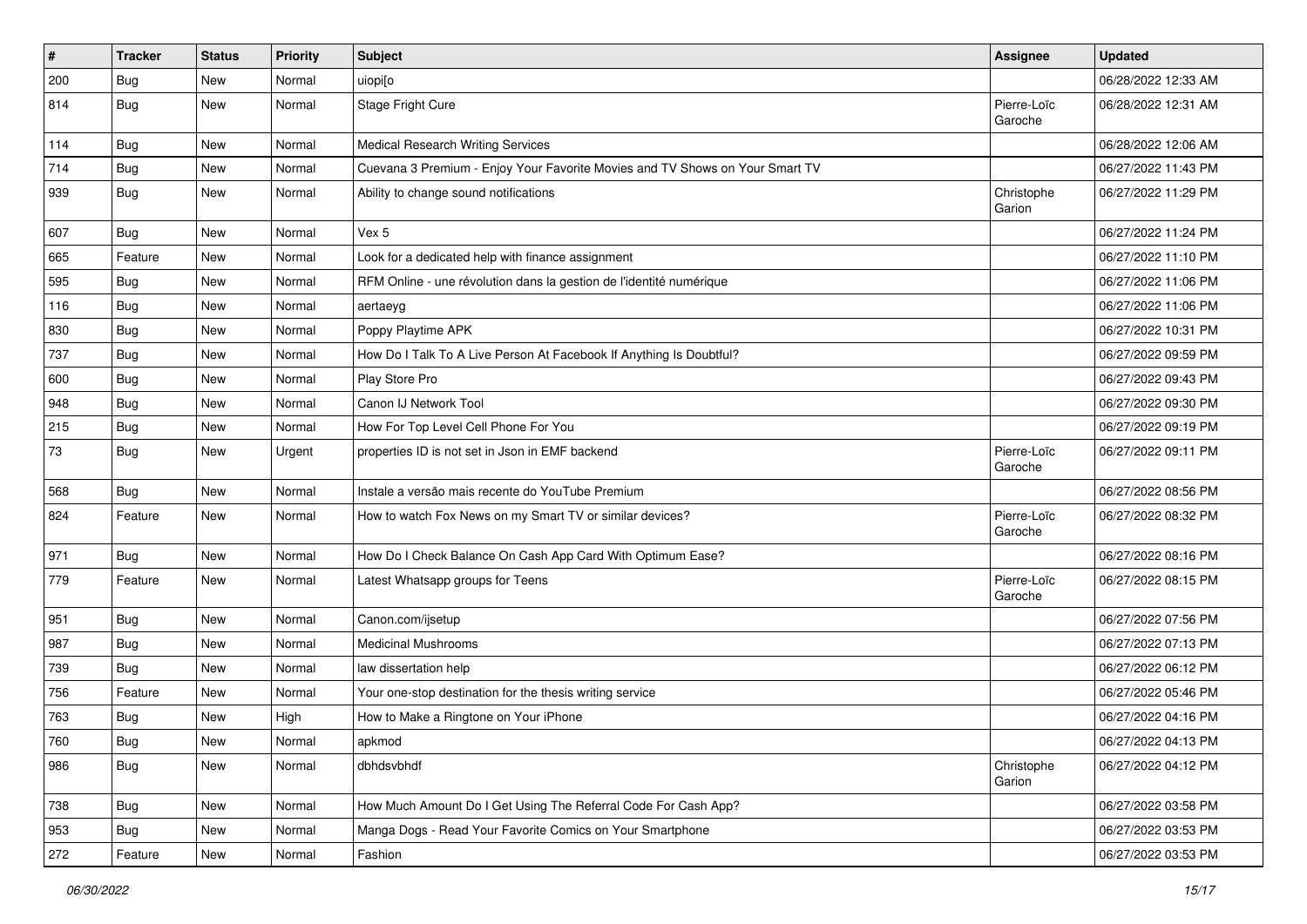| #    | <b>Tracker</b> | <b>Status</b> | Priority | Subject                                                                                | <b>Assignee</b>      | <b>Updated</b>      |
|------|----------------|---------------|----------|----------------------------------------------------------------------------------------|----------------------|---------------------|
| 686  | <b>Bug</b>     | New           | Normal   | Welcome To The Most Demandable Mahipalpur Escorts Agency                               |                      | 06/27/2022 03:45 PM |
| 1119 | Bug            | New           | Normal   | Klondike Solitaire                                                                     |                      | 06/27/2022 03:00 PM |
| 196  | Bug            | New           | Normal   | Homoeobazaar For Homeopathy Medicines                                                  |                      | 06/27/2022 02:18 PM |
| 484  | <b>Bug</b>     | New           | Normal   | UK best essay writing service                                                          |                      | 06/27/2022 02:01 PM |
| 274  | Bug            | New           | Normal   | How AI is transforming coupon marketing campaigns?                                     | Anonymous            | 06/27/2022 01:54 PM |
| 1128 | Bug            | New           | Normal   | cvjvfbdi                                                                               | Hamza<br>Bourbouh    | 06/27/2022 01:52 PM |
| 1101 | Bug            | New           | Normal   | How to Delete Cash App History at once?                                                |                      | 06/27/2022 01:33 PM |
| 995  | Feature        | New           | Normal   | "ij.start canon                                                                        |                      | 06/27/2022 01:29 PM |
| 716  | <b>Bug</b>     | New           | Normal   | La celebración de un BabyShower.                                                       |                      | 06/27/2022 12:29 PM |
| 801  | <b>Bug</b>     | New           | Normal   | Who Is an ETL Engineer                                                                 |                      | 06/27/2022 12:25 PM |
| 579  | <b>Bug</b>     | New           | Normal   | YOUR CV MAKES YOUR FIRST IMPRESSION                                                    | Christophe<br>Garion | 06/27/2022 12:22 PM |
| 233  | Bug            | New           | Normal   | Anauthorsway.com: My User Experience                                                   |                      | 06/27/2022 12:02 PM |
| 644  | <b>Bug</b>     | New           | Normal   | <b>TeaTV App Review</b>                                                                |                      | 06/27/2022 11:47 AM |
| 235  | Bug            | New           | Low      | HP Printer Assistant Software   Download & Install HP Assistant                        |                      | 06/27/2022 10:48 AM |
| 1118 | <b>Bug</b>     | New           | Normal   | Gameplay Minecraft                                                                     |                      | 06/27/2022 10:33 AM |
| 538  | Bug            | New           | Normal   | Will cash app refund money if scammed quickly?                                         |                      | 06/27/2022 10:25 AM |
| 792  | <b>Bug</b>     | New           | Normal   | What is Google Camera Mod?                                                             |                      | 06/27/2022 10:20 AM |
| 232  | <b>Bug</b>     | New           | Normal   | FM whatsapp messaging app.                                                             |                      | 06/27/2022 10:04 AM |
| 590  | <b>Bug</b>     | New           | Normal   | Follow proper initiatives to check my cash app card balance:                           |                      | 06/27/2022 09:57 AM |
| 675  | Bug            | New           | Normal   | What Are Smart Tactics To Fix Cash App Transfer Failed Hurdles?                        |                      | 06/27/2022 09:51 AM |
| 944  | Feature        | New           | Normal   | Canon.com/ijsetup                                                                      |                      | 06/27/2022 09:46 AM |
| 819  | Bug            | New           | Normal   | Metal Slug Apk para Android                                                            |                      | 06/27/2022 09:35 AM |
| 988  | <b>Bug</b>     | New           | Normal   | <b>Medicinal Mushrooms</b>                                                             |                      | 06/27/2022 09:33 AM |
| 113  | <b>Bug</b>     | New           | Normal   | ufc 254 live                                                                           |                      | 06/27/2022 08:54 AM |
| 959  | <b>Bug</b>     | New           | Normal   | Get connected with cash app team-How to get money off cash app at walmart without card |                      | 06/27/2022 08:52 AM |
| 653  | <b>Bug</b>     | New           | Normal   | Jujube (Jinjoles): Properties And Health Benefits                                      |                      | 06/27/2022 08:47 AM |
| 720  | Bug            | New           | Normal   | How does Cash App Phone Number provide a quick treatment?                              |                      | 06/27/2022 08:02 AM |
| 158  | Bug            | New           | Normal   | dfghj zcvgh                                                                            |                      | 06/27/2022 07:28 AM |
| 681  | Feature        | New           | High     | Online Class                                                                           |                      | 06/27/2022 07:20 AM |
| 996  | Bug            | New           | Normal   | Cricut.com/setup                                                                       |                      | 06/27/2022 07:12 AM |
| 317  | <b>Bug</b>     | New           | Normal   | Eco/Green Cleaning Services in Virginia Beach VA                                       |                      | 06/27/2022 07:03 AM |
| 807  | <b>Bug</b>     | New           | Normal   | 1v1Battle is a strategic action 'Build and shoot' game                                 |                      | 06/27/2022 06:52 AM |